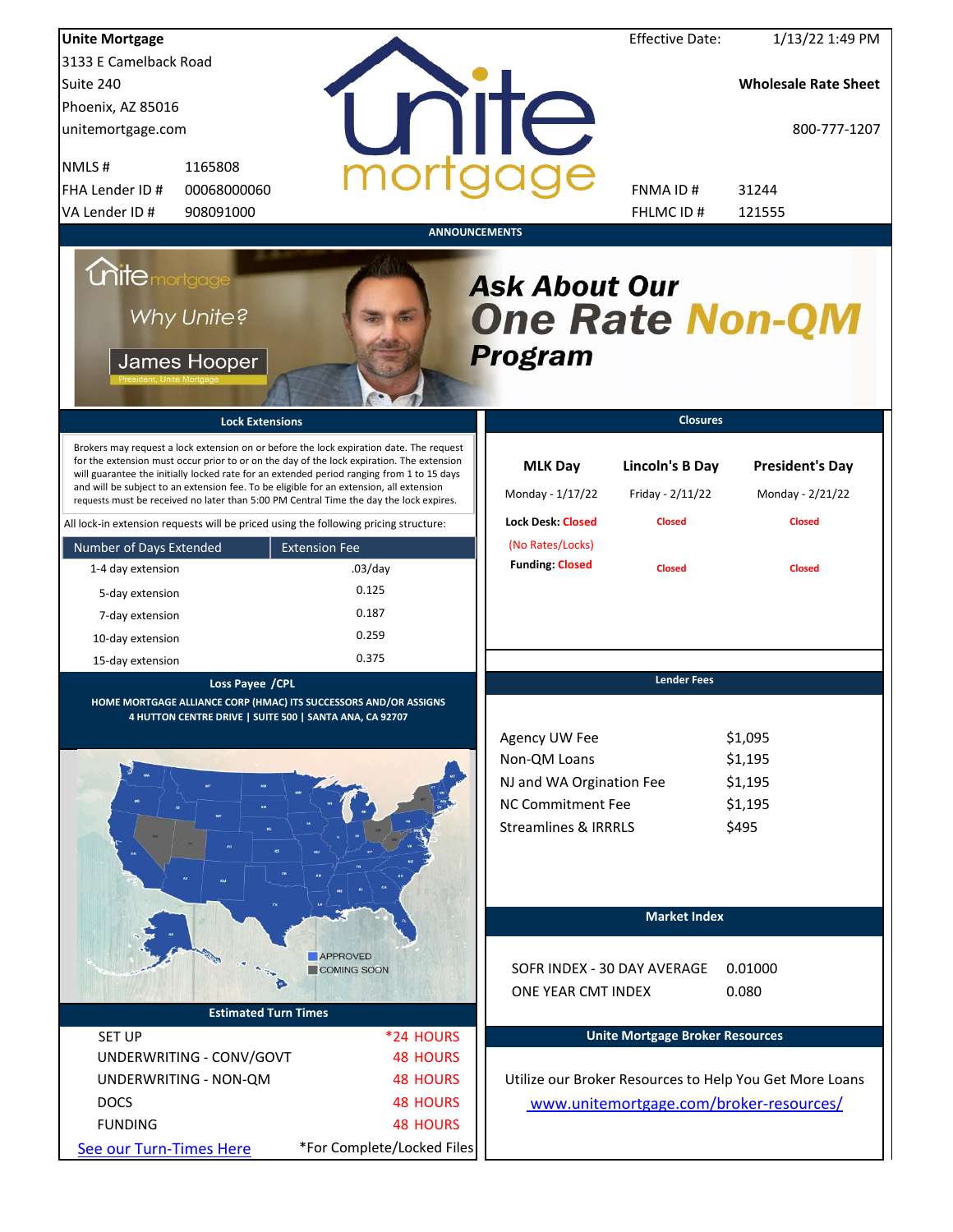

Rates are subject to change without prior notice Not for Public View • For Professional Use Only **Lock Desk**

[locks@unitemtg.com](mailto:locks@unitemtg.com) File Update: 13-Jan-2022

Effective Date: 13-Jan-2022 **Lock Hours: 9:00 A.M. - 3:00 P.M. PST** Lock Hours: 9:00 A.M. - 3:00 P.M. PST

## **ONE RATE - DSCR/ Bank Statements**

Price Change Effective: 9:00 AM PST

| <b>DSCR</b>                 |                 |  |  |  |  |  |
|-----------------------------|-----------------|--|--|--|--|--|
| <b>25 DAY PRICING</b>       |                 |  |  |  |  |  |
| <b>RATE</b>                 | <b>30YR FIX</b> |  |  |  |  |  |
| 4.375                       | 100,0000        |  |  |  |  |  |
| <b>24 MO BANK STATEMENT</b> |                 |  |  |  |  |  |
| <b>25 DAY PRICING</b>       |                 |  |  |  |  |  |

**RATE 30YR FIX**

**4.125** 100.0000

## **HIGHLIGHTS**

| <b>Credit</b>      | $700+$                        | $720+$                        |  |  |  |
|--------------------|-------------------------------|-------------------------------|--|--|--|
| <b>Product</b>     | 30 yr fixed Full Amortization | 30 yr fixed Full Amortization |  |  |  |
| <b>Loan Amount</b> | 300,001-1.0MM                 | 300,001-1.0MM                 |  |  |  |
| <b>DSCR</b>        | $+1.100$                      | Not Applicable                |  |  |  |
|                    | Purchase 70%                  | Purchase 80%                  |  |  |  |
| <b>Purpose</b>     | Rate-Term 70%                 | Rate-Term 80%                 |  |  |  |
|                    | Cash-Out 65%                  | Cash-Out 75%                  |  |  |  |
| Occupancy          | Non Owner Occupied            | Owner Occupied                |  |  |  |
| <b>ACH</b>         | Required                      | Required                      |  |  |  |
| <b>PPP</b>         | 5 Years                       | None                          |  |  |  |
| <b>Reserves</b>    | 12 Month PITIA                | 12 Month PITIA                |  |  |  |
| <b>Escrows</b>     | Required                      | Required                      |  |  |  |
| <b>Property</b>    | Single Unit only              | Single Unit Only              |  |  |  |

### **No Hits for LLPAs !!!**

## **DSCR PRIME PLUS**

| <b>30 DAY PRICING</b> |                |                 |  |  |  |  |  |
|-----------------------|----------------|-----------------|--|--|--|--|--|
| <b>RATE</b>           | <b>5/6 ARM</b> | <b>30YR FIX</b> |  |  |  |  |  |
| 6.250                 | 105.2500       | 105.0000        |  |  |  |  |  |
| 6.125                 | 105.0000       | 104.7500        |  |  |  |  |  |
| 6.000                 | 104.7500       | 104.5000        |  |  |  |  |  |
| 5.875                 | 104.5000       | 104.2500        |  |  |  |  |  |
| 5.750                 | 104.2500       | 104.0000        |  |  |  |  |  |
| 5.625                 | 104.0000       | 103.7500        |  |  |  |  |  |
| 5.500                 | 103.7500       | 103.5000        |  |  |  |  |  |
| 5.375                 | 103.5000       | 103.2500        |  |  |  |  |  |
| 5.250                 | 103.2500       | 103.0000        |  |  |  |  |  |
| 5.125                 | 103.0000       | 102.7500        |  |  |  |  |  |
| 5.000                 | 102.7500       | 102.5000        |  |  |  |  |  |
| 4.875                 | 102.5000       | 102.2500        |  |  |  |  |  |
| 4.750                 | 102.1250       | 101.8750        |  |  |  |  |  |
| 4.625                 | 101.7500       | 101.5000        |  |  |  |  |  |
| 4.500                 | 101.3750       | 101.1250        |  |  |  |  |  |
| 4.375                 | 101.0000       | 100.7500        |  |  |  |  |  |
| 4.250                 | 100.5000       | 100.2500        |  |  |  |  |  |
| 4.125                 | 100.0000       | 99.7500         |  |  |  |  |  |

| MAX PRICING (Lower of Price or Premium) |          |  |  |  |  |  |  |
|-----------------------------------------|----------|--|--|--|--|--|--|
| No Prepay - Hard                        | 100.5000 |  |  |  |  |  |  |
| 1yr Prepay - Hard                       | 100.7500 |  |  |  |  |  |  |
| 2yr Prepay - Hard                       | 101.0000 |  |  |  |  |  |  |
| 3yr Prepay - Hard                       | 101.2500 |  |  |  |  |  |  |
| 4yr Prepay - Hard                       | 101.5000 |  |  |  |  |  |  |
| 5yr Prepay - Hard                       | 101.7500 |  |  |  |  |  |  |

| <b>ARM MARGIN</b> |
|-------------------|
| <b>SOFR</b>       |
|                   |
|                   |

| <b>LOCK FEES</b> |  |  |  |  |  |  |
|------------------|--|--|--|--|--|--|
| .250             |  |  |  |  |  |  |
| .030             |  |  |  |  |  |  |
| 15 Days          |  |  |  |  |  |  |
|                  |  |  |  |  |  |  |

| LTV<br><b>5/6 ARM</b><br><b>RATE</b><br>30YR FIX<br>6.250<br>105.2500<br>105.0000<br><b>Documentation</b><br><b>Credit Score</b><br>00.01-50<br>50.01-55<br>55.01-60<br>60.01-65<br>65.01-70<br>70.01-75<br>$\geq 780$<br>105.0000<br>104.7500<br>(0.250)<br>(0.375)<br>(0.500)<br>(0.625)<br>(0.875)<br>6.125<br>(1.125)<br>760 - 779<br>104.7500<br>104.5000<br>(0.375)<br>(0.875)<br>(1.000)<br>6.000<br>(0.375)<br>(0.625)<br>(1.375)<br>740 - 759<br>5.875<br>104.5000<br>104.2500<br>(0.375)<br>(0.500)<br>(0.750)<br>(1.000)<br>(1.250)<br>(1.625)<br>104.2500<br>104.0000<br><b>DSCR</b><br>720 - 739<br>5.750<br>(0.500)<br>(0.625)<br>(0.875)<br>(1.125)<br>(1.500)<br>(2.000)<br>104.0000<br>103.7500<br>700 - 719<br>5.625<br>(0.625)<br>(0.750)<br>(1.000)<br>(1.375)<br>(1.875)<br>#N/A<br>680 - 699<br>103.5000<br>5.500<br>103.7500<br>(0.875)<br>(1.000)<br>(1.250)<br>(1.750)<br>$\#N/A$<br>$\#N/A$<br>660 - 679<br>$\#N/A$<br>5.375<br>103.5000<br>103.2500<br>(1.375)<br>(1.500)<br>(1.625)<br>(2.250)<br>$\#N/A$<br>5/6 40yr ARM SOFR<br>5.250<br>103.2500<br>103.0000<br>(0.250)<br>(0.250)<br>(0.250)<br>(0.250)<br>(0.250)<br>(0.250)<br>Product<br>40yr Fixed<br>103.0000<br>102.7500<br>(0.250)<br>(0.250)<br>(0.250)<br>(0.250)<br>(0.250)<br>(0.250)<br>5.125<br>5.000<br>102.7500<br>102.5000<br>Interest-Only<br>(0.250)<br>(0.250)<br>(0.375)<br>(0.500)<br>(0.625)<br>(0.750)<br>150,000-200k<br>4.875<br>102.5000<br>102.2500<br>(0.500)<br>(0.500)<br>(0.500)<br>(0.500)<br>(0.500)<br>(0.750)<br>200,001-300k<br>4.750<br>102.1250<br>101.8750<br>0.000<br>0.000<br>0.000<br>0.000<br>(0.250)<br>(0.250)<br>4.625<br>101.7500<br>101.5000<br>300,001-1.0m<br>0.000<br>0.000<br>0.000<br>0.000<br>0.000<br>0.000<br>4.500<br>101.3750<br>101.1250<br><b>Loan Amount</b><br>1,000,001-1.5m<br>(0.250)<br>(0.250)<br>(0.250)<br>(0.250)<br>(0.250)<br>(0.250)<br>1,500,001-2.0m<br>4.375<br>101.0000<br>100.7500<br>(0.500)<br>(0.500)<br>(0.500)<br>$\#N/A$<br>$\#N/A$<br>#N/A<br>100.5000<br>100.2500<br>2,000,001-2.5m<br>4.250<br>(0.750)<br>(0.750)<br>(0.750)<br>#N/A<br>$\#N/A$<br>#N/A<br>4.125<br>100.0000<br>99.7500<br>2,500,001-3.0m<br>(0.750)<br>(0.750)<br>(0.750)<br>$\#N/A$<br>$\#N/A$<br>$\#N/A$<br>DSCR $\geq$ 1.5<br>0.250<br>0.250<br>0.250<br>0.250<br>0.250<br>0.250<br><b>DSCR</b><br>DSCR 1.25-1.49<br>0.250<br>0.250<br>0.250<br>0.250<br>0.250<br>0.250<br>MAX PRICING (Lower of Price or Premium)<br>100.5000<br>DSCR 1.10-1.24<br>0.000<br>0.000<br>0.000<br>0.000<br>0.000<br>0.000<br>No Prepay - Hard<br>100.7500<br>Cash-Out<br>(0.250)<br>$\#N/A$<br>$\#N/A$<br>1yr Prepay - Hard<br>Purpose<br>(0.375)<br>(0.375)<br>(0.375)<br>101.0000<br>Condo-Warrantable<br>(0.250)<br>(0.250)<br>2yr Prepay - Hard<br>(0.250)<br>(0.250)<br>(0.500)<br>(0.500)<br>Condo-NonWarrantable<br>3yr Prepay - Hard<br>101.2500<br><b>Property Type</b><br>(0.500)<br>(0.500)<br>(0.500)<br>(0.500)<br>$\#N/A$<br>#N/A<br>2-4 Unit<br>4yr Prepay - Hard<br>101.5000<br>(0.250)<br>(0.250)<br>(0.250)<br>(0.250)<br>$\#N/A$<br>#N/A<br><b>Credit / Housing History</b><br>1x30x12<br>5yr Prepay - Hard<br>101.7500<br>(0.750)<br>(0.750)<br>(0.750)<br>(0.750)<br>(0.750)<br>(0.750)<br><b>ACH</b><br>0.125<br>0.125<br>0.125<br>0.125<br>0.125<br>0.125<br><b>Other Miscellaneous</b><br><b>ARM MARGIN</b><br>No Escrows (No HPML)<br>(0.150)<br>(0.150)<br>(0.150)<br>(0.150)<br>(0.150)<br>(0.150)<br>5.000<br>No Prepay<br>SOFR<br>(1.500)<br>(1.500)<br>(1.500)<br>(1.500)<br>(1.500)<br>(1.500)<br>(1.000)<br>(1.000)<br>(1.000)<br>(1.000)<br>(1.000)<br>(1.000)<br>1yr Prepay<br>(0.500)<br>(0.500)<br>(0.500)<br>(0.500)<br>(0.500)<br>(0.500)<br>2yr Prepay<br><b>Prepay Penalty</b><br><b>LOCK FEES</b><br>0.000<br>0.000<br>0.000<br>0.000<br>0.000<br>0.000<br><b>3yr Prepay</b><br>Relock Fee:<br>.250<br>0.375<br>0.375<br>0.375<br>0.375<br>0.375<br>0.375<br>4yr Prepay<br>Extension Fee Per Diem:<br>.030<br>0.750<br>0.750<br>0.750<br>0.750<br>0.750<br>0.750<br><b>5yr Prepay</b><br>25 Day<br><b>Extension Max:</b><br>0.000<br>0.000<br>0.000<br>0.000<br>0.000<br>0.000<br>15 Days<br><b>Lock Term</b><br>40 Day<br>(0.150)<br>(0.150)<br>(0.150)<br>(0.150)<br>(0.150)<br>(0.150)<br>55 Day<br>#N/A<br>#N/A<br>#N/A<br>#N/A<br>#N/A<br>#N/A | <b>PRICING ADJUSTMENTS</b><br><b>30 DAY PRICING</b> |  |  |  |  |  |  |  |  |  |  |
|----------------------------------------------------------------------------------------------------------------------------------------------------------------------------------------------------------------------------------------------------------------------------------------------------------------------------------------------------------------------------------------------------------------------------------------------------------------------------------------------------------------------------------------------------------------------------------------------------------------------------------------------------------------------------------------------------------------------------------------------------------------------------------------------------------------------------------------------------------------------------------------------------------------------------------------------------------------------------------------------------------------------------------------------------------------------------------------------------------------------------------------------------------------------------------------------------------------------------------------------------------------------------------------------------------------------------------------------------------------------------------------------------------------------------------------------------------------------------------------------------------------------------------------------------------------------------------------------------------------------------------------------------------------------------------------------------------------------------------------------------------------------------------------------------------------------------------------------------------------------------------------------------------------------------------------------------------------------------------------------------------------------------------------------------------------------------------------------------------------------------------------------------------------------------------------------------------------------------------------------------------------------------------------------------------------------------------------------------------------------------------------------------------------------------------------------------------------------------------------------------------------------------------------------------------------------------------------------------------------------------------------------------------------------------------------------------------------------------------------------------------------------------------------------------------------------------------------------------------------------------------------------------------------------------------------------------------------------------------------------------------------------------------------------------------------------------------------------------------------------------------------------------------------------------------------------------------------------------------------------------------------------------------------------------------------------------------------------------------------------------------------------------------------------------------------------------------------------------------------------------------------------------------------------------------------------------------------------------------------------------------------------------------------------------------------------------------------------------------------------------------------------------------------------------------------------------------------------------------------------------------------------------------------------------------------------------------------------------------------------------------------------------------------------------------------------------------------------------------------------------------------------------------------------------------------------------------------------------------------------------------------------------------------------------------------------|-----------------------------------------------------|--|--|--|--|--|--|--|--|--|--|
|                                                                                                                                                                                                                                                                                                                                                                                                                                                                                                                                                                                                                                                                                                                                                                                                                                                                                                                                                                                                                                                                                                                                                                                                                                                                                                                                                                                                                                                                                                                                                                                                                                                                                                                                                                                                                                                                                                                                                                                                                                                                                                                                                                                                                                                                                                                                                                                                                                                                                                                                                                                                                                                                                                                                                                                                                                                                                                                                                                                                                                                                                                                                                                                                                                                                                                                                                                                                                                                                                                                                                                                                                                                                                                                                                                                                                                                                                                                                                                                                                                                                                                                                                                                                                                                                                                                      |                                                     |  |  |  |  |  |  |  |  |  |  |
|                                                                                                                                                                                                                                                                                                                                                                                                                                                                                                                                                                                                                                                                                                                                                                                                                                                                                                                                                                                                                                                                                                                                                                                                                                                                                                                                                                                                                                                                                                                                                                                                                                                                                                                                                                                                                                                                                                                                                                                                                                                                                                                                                                                                                                                                                                                                                                                                                                                                                                                                                                                                                                                                                                                                                                                                                                                                                                                                                                                                                                                                                                                                                                                                                                                                                                                                                                                                                                                                                                                                                                                                                                                                                                                                                                                                                                                                                                                                                                                                                                                                                                                                                                                                                                                                                                                      |                                                     |  |  |  |  |  |  |  |  |  |  |
|                                                                                                                                                                                                                                                                                                                                                                                                                                                                                                                                                                                                                                                                                                                                                                                                                                                                                                                                                                                                                                                                                                                                                                                                                                                                                                                                                                                                                                                                                                                                                                                                                                                                                                                                                                                                                                                                                                                                                                                                                                                                                                                                                                                                                                                                                                                                                                                                                                                                                                                                                                                                                                                                                                                                                                                                                                                                                                                                                                                                                                                                                                                                                                                                                                                                                                                                                                                                                                                                                                                                                                                                                                                                                                                                                                                                                                                                                                                                                                                                                                                                                                                                                                                                                                                                                                                      |                                                     |  |  |  |  |  |  |  |  |  |  |
|                                                                                                                                                                                                                                                                                                                                                                                                                                                                                                                                                                                                                                                                                                                                                                                                                                                                                                                                                                                                                                                                                                                                                                                                                                                                                                                                                                                                                                                                                                                                                                                                                                                                                                                                                                                                                                                                                                                                                                                                                                                                                                                                                                                                                                                                                                                                                                                                                                                                                                                                                                                                                                                                                                                                                                                                                                                                                                                                                                                                                                                                                                                                                                                                                                                                                                                                                                                                                                                                                                                                                                                                                                                                                                                                                                                                                                                                                                                                                                                                                                                                                                                                                                                                                                                                                                                      |                                                     |  |  |  |  |  |  |  |  |  |  |
|                                                                                                                                                                                                                                                                                                                                                                                                                                                                                                                                                                                                                                                                                                                                                                                                                                                                                                                                                                                                                                                                                                                                                                                                                                                                                                                                                                                                                                                                                                                                                                                                                                                                                                                                                                                                                                                                                                                                                                                                                                                                                                                                                                                                                                                                                                                                                                                                                                                                                                                                                                                                                                                                                                                                                                                                                                                                                                                                                                                                                                                                                                                                                                                                                                                                                                                                                                                                                                                                                                                                                                                                                                                                                                                                                                                                                                                                                                                                                                                                                                                                                                                                                                                                                                                                                                                      |                                                     |  |  |  |  |  |  |  |  |  |  |
|                                                                                                                                                                                                                                                                                                                                                                                                                                                                                                                                                                                                                                                                                                                                                                                                                                                                                                                                                                                                                                                                                                                                                                                                                                                                                                                                                                                                                                                                                                                                                                                                                                                                                                                                                                                                                                                                                                                                                                                                                                                                                                                                                                                                                                                                                                                                                                                                                                                                                                                                                                                                                                                                                                                                                                                                                                                                                                                                                                                                                                                                                                                                                                                                                                                                                                                                                                                                                                                                                                                                                                                                                                                                                                                                                                                                                                                                                                                                                                                                                                                                                                                                                                                                                                                                                                                      |                                                     |  |  |  |  |  |  |  |  |  |  |
|                                                                                                                                                                                                                                                                                                                                                                                                                                                                                                                                                                                                                                                                                                                                                                                                                                                                                                                                                                                                                                                                                                                                                                                                                                                                                                                                                                                                                                                                                                                                                                                                                                                                                                                                                                                                                                                                                                                                                                                                                                                                                                                                                                                                                                                                                                                                                                                                                                                                                                                                                                                                                                                                                                                                                                                                                                                                                                                                                                                                                                                                                                                                                                                                                                                                                                                                                                                                                                                                                                                                                                                                                                                                                                                                                                                                                                                                                                                                                                                                                                                                                                                                                                                                                                                                                                                      |                                                     |  |  |  |  |  |  |  |  |  |  |
|                                                                                                                                                                                                                                                                                                                                                                                                                                                                                                                                                                                                                                                                                                                                                                                                                                                                                                                                                                                                                                                                                                                                                                                                                                                                                                                                                                                                                                                                                                                                                                                                                                                                                                                                                                                                                                                                                                                                                                                                                                                                                                                                                                                                                                                                                                                                                                                                                                                                                                                                                                                                                                                                                                                                                                                                                                                                                                                                                                                                                                                                                                                                                                                                                                                                                                                                                                                                                                                                                                                                                                                                                                                                                                                                                                                                                                                                                                                                                                                                                                                                                                                                                                                                                                                                                                                      |                                                     |  |  |  |  |  |  |  |  |  |  |
|                                                                                                                                                                                                                                                                                                                                                                                                                                                                                                                                                                                                                                                                                                                                                                                                                                                                                                                                                                                                                                                                                                                                                                                                                                                                                                                                                                                                                                                                                                                                                                                                                                                                                                                                                                                                                                                                                                                                                                                                                                                                                                                                                                                                                                                                                                                                                                                                                                                                                                                                                                                                                                                                                                                                                                                                                                                                                                                                                                                                                                                                                                                                                                                                                                                                                                                                                                                                                                                                                                                                                                                                                                                                                                                                                                                                                                                                                                                                                                                                                                                                                                                                                                                                                                                                                                                      |                                                     |  |  |  |  |  |  |  |  |  |  |
|                                                                                                                                                                                                                                                                                                                                                                                                                                                                                                                                                                                                                                                                                                                                                                                                                                                                                                                                                                                                                                                                                                                                                                                                                                                                                                                                                                                                                                                                                                                                                                                                                                                                                                                                                                                                                                                                                                                                                                                                                                                                                                                                                                                                                                                                                                                                                                                                                                                                                                                                                                                                                                                                                                                                                                                                                                                                                                                                                                                                                                                                                                                                                                                                                                                                                                                                                                                                                                                                                                                                                                                                                                                                                                                                                                                                                                                                                                                                                                                                                                                                                                                                                                                                                                                                                                                      |                                                     |  |  |  |  |  |  |  |  |  |  |
|                                                                                                                                                                                                                                                                                                                                                                                                                                                                                                                                                                                                                                                                                                                                                                                                                                                                                                                                                                                                                                                                                                                                                                                                                                                                                                                                                                                                                                                                                                                                                                                                                                                                                                                                                                                                                                                                                                                                                                                                                                                                                                                                                                                                                                                                                                                                                                                                                                                                                                                                                                                                                                                                                                                                                                                                                                                                                                                                                                                                                                                                                                                                                                                                                                                                                                                                                                                                                                                                                                                                                                                                                                                                                                                                                                                                                                                                                                                                                                                                                                                                                                                                                                                                                                                                                                                      |                                                     |  |  |  |  |  |  |  |  |  |  |
|                                                                                                                                                                                                                                                                                                                                                                                                                                                                                                                                                                                                                                                                                                                                                                                                                                                                                                                                                                                                                                                                                                                                                                                                                                                                                                                                                                                                                                                                                                                                                                                                                                                                                                                                                                                                                                                                                                                                                                                                                                                                                                                                                                                                                                                                                                                                                                                                                                                                                                                                                                                                                                                                                                                                                                                                                                                                                                                                                                                                                                                                                                                                                                                                                                                                                                                                                                                                                                                                                                                                                                                                                                                                                                                                                                                                                                                                                                                                                                                                                                                                                                                                                                                                                                                                                                                      |                                                     |  |  |  |  |  |  |  |  |  |  |
|                                                                                                                                                                                                                                                                                                                                                                                                                                                                                                                                                                                                                                                                                                                                                                                                                                                                                                                                                                                                                                                                                                                                                                                                                                                                                                                                                                                                                                                                                                                                                                                                                                                                                                                                                                                                                                                                                                                                                                                                                                                                                                                                                                                                                                                                                                                                                                                                                                                                                                                                                                                                                                                                                                                                                                                                                                                                                                                                                                                                                                                                                                                                                                                                                                                                                                                                                                                                                                                                                                                                                                                                                                                                                                                                                                                                                                                                                                                                                                                                                                                                                                                                                                                                                                                                                                                      |                                                     |  |  |  |  |  |  |  |  |  |  |
|                                                                                                                                                                                                                                                                                                                                                                                                                                                                                                                                                                                                                                                                                                                                                                                                                                                                                                                                                                                                                                                                                                                                                                                                                                                                                                                                                                                                                                                                                                                                                                                                                                                                                                                                                                                                                                                                                                                                                                                                                                                                                                                                                                                                                                                                                                                                                                                                                                                                                                                                                                                                                                                                                                                                                                                                                                                                                                                                                                                                                                                                                                                                                                                                                                                                                                                                                                                                                                                                                                                                                                                                                                                                                                                                                                                                                                                                                                                                                                                                                                                                                                                                                                                                                                                                                                                      |                                                     |  |  |  |  |  |  |  |  |  |  |
|                                                                                                                                                                                                                                                                                                                                                                                                                                                                                                                                                                                                                                                                                                                                                                                                                                                                                                                                                                                                                                                                                                                                                                                                                                                                                                                                                                                                                                                                                                                                                                                                                                                                                                                                                                                                                                                                                                                                                                                                                                                                                                                                                                                                                                                                                                                                                                                                                                                                                                                                                                                                                                                                                                                                                                                                                                                                                                                                                                                                                                                                                                                                                                                                                                                                                                                                                                                                                                                                                                                                                                                                                                                                                                                                                                                                                                                                                                                                                                                                                                                                                                                                                                                                                                                                                                                      |                                                     |  |  |  |  |  |  |  |  |  |  |
|                                                                                                                                                                                                                                                                                                                                                                                                                                                                                                                                                                                                                                                                                                                                                                                                                                                                                                                                                                                                                                                                                                                                                                                                                                                                                                                                                                                                                                                                                                                                                                                                                                                                                                                                                                                                                                                                                                                                                                                                                                                                                                                                                                                                                                                                                                                                                                                                                                                                                                                                                                                                                                                                                                                                                                                                                                                                                                                                                                                                                                                                                                                                                                                                                                                                                                                                                                                                                                                                                                                                                                                                                                                                                                                                                                                                                                                                                                                                                                                                                                                                                                                                                                                                                                                                                                                      |                                                     |  |  |  |  |  |  |  |  |  |  |
|                                                                                                                                                                                                                                                                                                                                                                                                                                                                                                                                                                                                                                                                                                                                                                                                                                                                                                                                                                                                                                                                                                                                                                                                                                                                                                                                                                                                                                                                                                                                                                                                                                                                                                                                                                                                                                                                                                                                                                                                                                                                                                                                                                                                                                                                                                                                                                                                                                                                                                                                                                                                                                                                                                                                                                                                                                                                                                                                                                                                                                                                                                                                                                                                                                                                                                                                                                                                                                                                                                                                                                                                                                                                                                                                                                                                                                                                                                                                                                                                                                                                                                                                                                                                                                                                                                                      |                                                     |  |  |  |  |  |  |  |  |  |  |
|                                                                                                                                                                                                                                                                                                                                                                                                                                                                                                                                                                                                                                                                                                                                                                                                                                                                                                                                                                                                                                                                                                                                                                                                                                                                                                                                                                                                                                                                                                                                                                                                                                                                                                                                                                                                                                                                                                                                                                                                                                                                                                                                                                                                                                                                                                                                                                                                                                                                                                                                                                                                                                                                                                                                                                                                                                                                                                                                                                                                                                                                                                                                                                                                                                                                                                                                                                                                                                                                                                                                                                                                                                                                                                                                                                                                                                                                                                                                                                                                                                                                                                                                                                                                                                                                                                                      |                                                     |  |  |  |  |  |  |  |  |  |  |
|                                                                                                                                                                                                                                                                                                                                                                                                                                                                                                                                                                                                                                                                                                                                                                                                                                                                                                                                                                                                                                                                                                                                                                                                                                                                                                                                                                                                                                                                                                                                                                                                                                                                                                                                                                                                                                                                                                                                                                                                                                                                                                                                                                                                                                                                                                                                                                                                                                                                                                                                                                                                                                                                                                                                                                                                                                                                                                                                                                                                                                                                                                                                                                                                                                                                                                                                                                                                                                                                                                                                                                                                                                                                                                                                                                                                                                                                                                                                                                                                                                                                                                                                                                                                                                                                                                                      |                                                     |  |  |  |  |  |  |  |  |  |  |
|                                                                                                                                                                                                                                                                                                                                                                                                                                                                                                                                                                                                                                                                                                                                                                                                                                                                                                                                                                                                                                                                                                                                                                                                                                                                                                                                                                                                                                                                                                                                                                                                                                                                                                                                                                                                                                                                                                                                                                                                                                                                                                                                                                                                                                                                                                                                                                                                                                                                                                                                                                                                                                                                                                                                                                                                                                                                                                                                                                                                                                                                                                                                                                                                                                                                                                                                                                                                                                                                                                                                                                                                                                                                                                                                                                                                                                                                                                                                                                                                                                                                                                                                                                                                                                                                                                                      |                                                     |  |  |  |  |  |  |  |  |  |  |
|                                                                                                                                                                                                                                                                                                                                                                                                                                                                                                                                                                                                                                                                                                                                                                                                                                                                                                                                                                                                                                                                                                                                                                                                                                                                                                                                                                                                                                                                                                                                                                                                                                                                                                                                                                                                                                                                                                                                                                                                                                                                                                                                                                                                                                                                                                                                                                                                                                                                                                                                                                                                                                                                                                                                                                                                                                                                                                                                                                                                                                                                                                                                                                                                                                                                                                                                                                                                                                                                                                                                                                                                                                                                                                                                                                                                                                                                                                                                                                                                                                                                                                                                                                                                                                                                                                                      |                                                     |  |  |  |  |  |  |  |  |  |  |
|                                                                                                                                                                                                                                                                                                                                                                                                                                                                                                                                                                                                                                                                                                                                                                                                                                                                                                                                                                                                                                                                                                                                                                                                                                                                                                                                                                                                                                                                                                                                                                                                                                                                                                                                                                                                                                                                                                                                                                                                                                                                                                                                                                                                                                                                                                                                                                                                                                                                                                                                                                                                                                                                                                                                                                                                                                                                                                                                                                                                                                                                                                                                                                                                                                                                                                                                                                                                                                                                                                                                                                                                                                                                                                                                                                                                                                                                                                                                                                                                                                                                                                                                                                                                                                                                                                                      |                                                     |  |  |  |  |  |  |  |  |  |  |
|                                                                                                                                                                                                                                                                                                                                                                                                                                                                                                                                                                                                                                                                                                                                                                                                                                                                                                                                                                                                                                                                                                                                                                                                                                                                                                                                                                                                                                                                                                                                                                                                                                                                                                                                                                                                                                                                                                                                                                                                                                                                                                                                                                                                                                                                                                                                                                                                                                                                                                                                                                                                                                                                                                                                                                                                                                                                                                                                                                                                                                                                                                                                                                                                                                                                                                                                                                                                                                                                                                                                                                                                                                                                                                                                                                                                                                                                                                                                                                                                                                                                                                                                                                                                                                                                                                                      |                                                     |  |  |  |  |  |  |  |  |  |  |
|                                                                                                                                                                                                                                                                                                                                                                                                                                                                                                                                                                                                                                                                                                                                                                                                                                                                                                                                                                                                                                                                                                                                                                                                                                                                                                                                                                                                                                                                                                                                                                                                                                                                                                                                                                                                                                                                                                                                                                                                                                                                                                                                                                                                                                                                                                                                                                                                                                                                                                                                                                                                                                                                                                                                                                                                                                                                                                                                                                                                                                                                                                                                                                                                                                                                                                                                                                                                                                                                                                                                                                                                                                                                                                                                                                                                                                                                                                                                                                                                                                                                                                                                                                                                                                                                                                                      |                                                     |  |  |  |  |  |  |  |  |  |  |
|                                                                                                                                                                                                                                                                                                                                                                                                                                                                                                                                                                                                                                                                                                                                                                                                                                                                                                                                                                                                                                                                                                                                                                                                                                                                                                                                                                                                                                                                                                                                                                                                                                                                                                                                                                                                                                                                                                                                                                                                                                                                                                                                                                                                                                                                                                                                                                                                                                                                                                                                                                                                                                                                                                                                                                                                                                                                                                                                                                                                                                                                                                                                                                                                                                                                                                                                                                                                                                                                                                                                                                                                                                                                                                                                                                                                                                                                                                                                                                                                                                                                                                                                                                                                                                                                                                                      |                                                     |  |  |  |  |  |  |  |  |  |  |
|                                                                                                                                                                                                                                                                                                                                                                                                                                                                                                                                                                                                                                                                                                                                                                                                                                                                                                                                                                                                                                                                                                                                                                                                                                                                                                                                                                                                                                                                                                                                                                                                                                                                                                                                                                                                                                                                                                                                                                                                                                                                                                                                                                                                                                                                                                                                                                                                                                                                                                                                                                                                                                                                                                                                                                                                                                                                                                                                                                                                                                                                                                                                                                                                                                                                                                                                                                                                                                                                                                                                                                                                                                                                                                                                                                                                                                                                                                                                                                                                                                                                                                                                                                                                                                                                                                                      |                                                     |  |  |  |  |  |  |  |  |  |  |
|                                                                                                                                                                                                                                                                                                                                                                                                                                                                                                                                                                                                                                                                                                                                                                                                                                                                                                                                                                                                                                                                                                                                                                                                                                                                                                                                                                                                                                                                                                                                                                                                                                                                                                                                                                                                                                                                                                                                                                                                                                                                                                                                                                                                                                                                                                                                                                                                                                                                                                                                                                                                                                                                                                                                                                                                                                                                                                                                                                                                                                                                                                                                                                                                                                                                                                                                                                                                                                                                                                                                                                                                                                                                                                                                                                                                                                                                                                                                                                                                                                                                                                                                                                                                                                                                                                                      |                                                     |  |  |  |  |  |  |  |  |  |  |
|                                                                                                                                                                                                                                                                                                                                                                                                                                                                                                                                                                                                                                                                                                                                                                                                                                                                                                                                                                                                                                                                                                                                                                                                                                                                                                                                                                                                                                                                                                                                                                                                                                                                                                                                                                                                                                                                                                                                                                                                                                                                                                                                                                                                                                                                                                                                                                                                                                                                                                                                                                                                                                                                                                                                                                                                                                                                                                                                                                                                                                                                                                                                                                                                                                                                                                                                                                                                                                                                                                                                                                                                                                                                                                                                                                                                                                                                                                                                                                                                                                                                                                                                                                                                                                                                                                                      |                                                     |  |  |  |  |  |  |  |  |  |  |
|                                                                                                                                                                                                                                                                                                                                                                                                                                                                                                                                                                                                                                                                                                                                                                                                                                                                                                                                                                                                                                                                                                                                                                                                                                                                                                                                                                                                                                                                                                                                                                                                                                                                                                                                                                                                                                                                                                                                                                                                                                                                                                                                                                                                                                                                                                                                                                                                                                                                                                                                                                                                                                                                                                                                                                                                                                                                                                                                                                                                                                                                                                                                                                                                                                                                                                                                                                                                                                                                                                                                                                                                                                                                                                                                                                                                                                                                                                                                                                                                                                                                                                                                                                                                                                                                                                                      |                                                     |  |  |  |  |  |  |  |  |  |  |
|                                                                                                                                                                                                                                                                                                                                                                                                                                                                                                                                                                                                                                                                                                                                                                                                                                                                                                                                                                                                                                                                                                                                                                                                                                                                                                                                                                                                                                                                                                                                                                                                                                                                                                                                                                                                                                                                                                                                                                                                                                                                                                                                                                                                                                                                                                                                                                                                                                                                                                                                                                                                                                                                                                                                                                                                                                                                                                                                                                                                                                                                                                                                                                                                                                                                                                                                                                                                                                                                                                                                                                                                                                                                                                                                                                                                                                                                                                                                                                                                                                                                                                                                                                                                                                                                                                                      |                                                     |  |  |  |  |  |  |  |  |  |  |
|                                                                                                                                                                                                                                                                                                                                                                                                                                                                                                                                                                                                                                                                                                                                                                                                                                                                                                                                                                                                                                                                                                                                                                                                                                                                                                                                                                                                                                                                                                                                                                                                                                                                                                                                                                                                                                                                                                                                                                                                                                                                                                                                                                                                                                                                                                                                                                                                                                                                                                                                                                                                                                                                                                                                                                                                                                                                                                                                                                                                                                                                                                                                                                                                                                                                                                                                                                                                                                                                                                                                                                                                                                                                                                                                                                                                                                                                                                                                                                                                                                                                                                                                                                                                                                                                                                                      |                                                     |  |  |  |  |  |  |  |  |  |  |
|                                                                                                                                                                                                                                                                                                                                                                                                                                                                                                                                                                                                                                                                                                                                                                                                                                                                                                                                                                                                                                                                                                                                                                                                                                                                                                                                                                                                                                                                                                                                                                                                                                                                                                                                                                                                                                                                                                                                                                                                                                                                                                                                                                                                                                                                                                                                                                                                                                                                                                                                                                                                                                                                                                                                                                                                                                                                                                                                                                                                                                                                                                                                                                                                                                                                                                                                                                                                                                                                                                                                                                                                                                                                                                                                                                                                                                                                                                                                                                                                                                                                                                                                                                                                                                                                                                                      |                                                     |  |  |  |  |  |  |  |  |  |  |
|                                                                                                                                                                                                                                                                                                                                                                                                                                                                                                                                                                                                                                                                                                                                                                                                                                                                                                                                                                                                                                                                                                                                                                                                                                                                                                                                                                                                                                                                                                                                                                                                                                                                                                                                                                                                                                                                                                                                                                                                                                                                                                                                                                                                                                                                                                                                                                                                                                                                                                                                                                                                                                                                                                                                                                                                                                                                                                                                                                                                                                                                                                                                                                                                                                                                                                                                                                                                                                                                                                                                                                                                                                                                                                                                                                                                                                                                                                                                                                                                                                                                                                                                                                                                                                                                                                                      |                                                     |  |  |  |  |  |  |  |  |  |  |
|                                                                                                                                                                                                                                                                                                                                                                                                                                                                                                                                                                                                                                                                                                                                                                                                                                                                                                                                                                                                                                                                                                                                                                                                                                                                                                                                                                                                                                                                                                                                                                                                                                                                                                                                                                                                                                                                                                                                                                                                                                                                                                                                                                                                                                                                                                                                                                                                                                                                                                                                                                                                                                                                                                                                                                                                                                                                                                                                                                                                                                                                                                                                                                                                                                                                                                                                                                                                                                                                                                                                                                                                                                                                                                                                                                                                                                                                                                                                                                                                                                                                                                                                                                                                                                                                                                                      |                                                     |  |  |  |  |  |  |  |  |  |  |
|                                                                                                                                                                                                                                                                                                                                                                                                                                                                                                                                                                                                                                                                                                                                                                                                                                                                                                                                                                                                                                                                                                                                                                                                                                                                                                                                                                                                                                                                                                                                                                                                                                                                                                                                                                                                                                                                                                                                                                                                                                                                                                                                                                                                                                                                                                                                                                                                                                                                                                                                                                                                                                                                                                                                                                                                                                                                                                                                                                                                                                                                                                                                                                                                                                                                                                                                                                                                                                                                                                                                                                                                                                                                                                                                                                                                                                                                                                                                                                                                                                                                                                                                                                                                                                                                                                                      |                                                     |  |  |  |  |  |  |  |  |  |  |
|                                                                                                                                                                                                                                                                                                                                                                                                                                                                                                                                                                                                                                                                                                                                                                                                                                                                                                                                                                                                                                                                                                                                                                                                                                                                                                                                                                                                                                                                                                                                                                                                                                                                                                                                                                                                                                                                                                                                                                                                                                                                                                                                                                                                                                                                                                                                                                                                                                                                                                                                                                                                                                                                                                                                                                                                                                                                                                                                                                                                                                                                                                                                                                                                                                                                                                                                                                                                                                                                                                                                                                                                                                                                                                                                                                                                                                                                                                                                                                                                                                                                                                                                                                                                                                                                                                                      |                                                     |  |  |  |  |  |  |  |  |  |  |
|                                                                                                                                                                                                                                                                                                                                                                                                                                                                                                                                                                                                                                                                                                                                                                                                                                                                                                                                                                                                                                                                                                                                                                                                                                                                                                                                                                                                                                                                                                                                                                                                                                                                                                                                                                                                                                                                                                                                                                                                                                                                                                                                                                                                                                                                                                                                                                                                                                                                                                                                                                                                                                                                                                                                                                                                                                                                                                                                                                                                                                                                                                                                                                                                                                                                                                                                                                                                                                                                                                                                                                                                                                                                                                                                                                                                                                                                                                                                                                                                                                                                                                                                                                                                                                                                                                                      |                                                     |  |  |  |  |  |  |  |  |  |  |
|                                                                                                                                                                                                                                                                                                                                                                                                                                                                                                                                                                                                                                                                                                                                                                                                                                                                                                                                                                                                                                                                                                                                                                                                                                                                                                                                                                                                                                                                                                                                                                                                                                                                                                                                                                                                                                                                                                                                                                                                                                                                                                                                                                                                                                                                                                                                                                                                                                                                                                                                                                                                                                                                                                                                                                                                                                                                                                                                                                                                                                                                                                                                                                                                                                                                                                                                                                                                                                                                                                                                                                                                                                                                                                                                                                                                                                                                                                                                                                                                                                                                                                                                                                                                                                                                                                                      |                                                     |  |  |  |  |  |  |  |  |  |  |

#### Page 2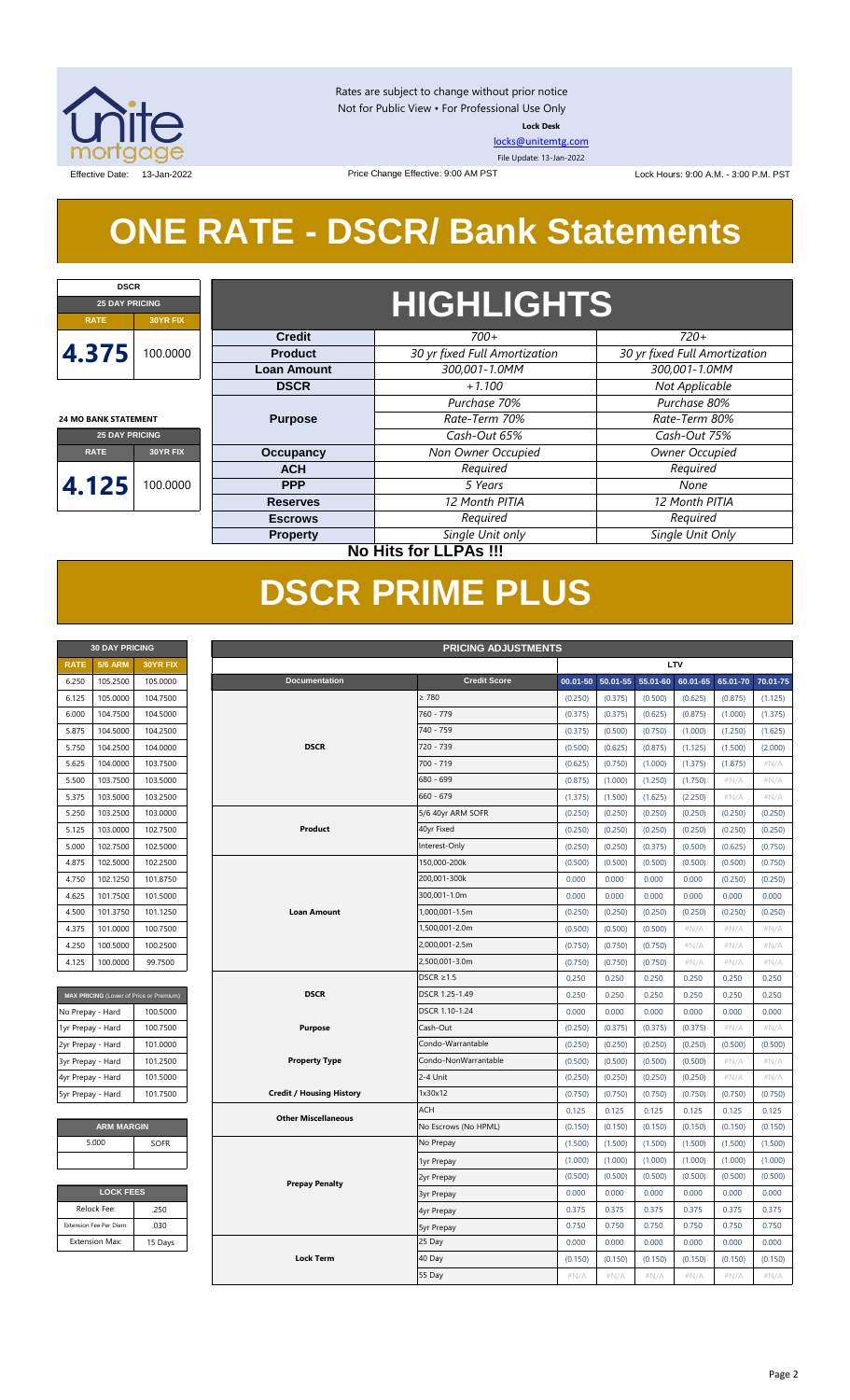

Rates are subject to change without prior notice Not for Public View • For Professional Use Only **Lock Desk**

[locks@unitemtg.com](mailto:locks@unitemtg.com)

File Update: 13-Jan-2022

## **DSCR PRIME & FOREIGN NATIONAL**

|             | <b>30 DAY PRICING</b> |                 |  |  |  |  |  |  |  |
|-------------|-----------------------|-----------------|--|--|--|--|--|--|--|
| <b>RATE</b> | <b>5/6 ARM</b>        | <b>30YR FIX</b> |  |  |  |  |  |  |  |
| 6.500       | 105.0000              | 104.7500        |  |  |  |  |  |  |  |
| 6.375       | 104.7500              | 104.5000        |  |  |  |  |  |  |  |
| 6.250       | 104.5000              | 104.2500        |  |  |  |  |  |  |  |
| 6.125       | 104.2500              | 104.0000        |  |  |  |  |  |  |  |
| 6.000       | 104.0000              | 103.7500        |  |  |  |  |  |  |  |
| 5.875       | 103.7500              | 103.5000        |  |  |  |  |  |  |  |
| 5.750       | 103.5000              | 103.2500        |  |  |  |  |  |  |  |
| 5.625       | 103.2500              | 103.0000        |  |  |  |  |  |  |  |
| 5.500       | 103.0000              | 102.7500        |  |  |  |  |  |  |  |
| 5.375       | 102.7500              | 102.5000        |  |  |  |  |  |  |  |
| 5.250       | 102.5000              | 102.2500        |  |  |  |  |  |  |  |
| 5.125       | 102.2500              | 102.0000        |  |  |  |  |  |  |  |
| 5.000       | 102,0000              | 101.7500        |  |  |  |  |  |  |  |
| 4.875       | 101.7500              | 101.5000        |  |  |  |  |  |  |  |
| 4.750       | 101.3750              | 101.1250        |  |  |  |  |  |  |  |
| 4.625       | 101.0000              | 100.7500        |  |  |  |  |  |  |  |
| 4.500       | 100.5000              | 100.2500        |  |  |  |  |  |  |  |
| 4.375       | 100.0000              | 99.7500         |  |  |  |  |  |  |  |
| 4.250       | 99.3750               | 99.1250         |  |  |  |  |  |  |  |

| <b>MAX PRICING</b> (Lower of Price or Premium) |          |  |  |  |  |  |
|------------------------------------------------|----------|--|--|--|--|--|
| No Prepay - Hard                               | 100.7500 |  |  |  |  |  |
| 1yr Prepay - Hard                              | 101.0000 |  |  |  |  |  |
| 2yr Prepay - Hard                              | 101.2500 |  |  |  |  |  |
| 3yr Prepay - Hard                              | 101.5000 |  |  |  |  |  |
| 4yr Prepay - Hard                              | 101.7500 |  |  |  |  |  |
| 5yr Prepay - Hard                              | 102,0000 |  |  |  |  |  |
|                                                |          |  |  |  |  |  |

| <b>LOCK FEES</b>        |         |  |  |  |  |  |
|-------------------------|---------|--|--|--|--|--|
| Relock Fee:             | 250     |  |  |  |  |  |
| Extension Fee Per Diem: | .030    |  |  |  |  |  |
| <b>Extension Max:</b>   | 15 Days |  |  |  |  |  |

|                   |                         | <b>PRICING ADJUSTMENTS</b><br><b>30 DAY PRICING</b> |  |                                 |                                      |                    |                    |                    |                    |                    |                    |                    |
|-------------------|-------------------------|-----------------------------------------------------|--|---------------------------------|--------------------------------------|--------------------|--------------------|--------------------|--------------------|--------------------|--------------------|--------------------|
| <b>RATE</b>       | <b>5/6 ARM</b>          | 30YR FIX                                            |  |                                 |                                      |                    |                    |                    | <b>LTV</b>         |                    |                    |                    |
| 6.500             | 105.0000                | 104.7500                                            |  | <b>Documentation</b>            | <b>Credit Score</b>                  | 00.01-50           | 50.01-55 55.01-60  |                    | 60.01-65           | 65.01-70           | 70.01-75           | 75.01-80           |
| 6.375             | 104.7500                | 104.5000                                            |  |                                 | $\geq 780$                           | (0.250)            | (0.375)            | (0.500)            | (0.625)            | (0.875)            | (1.125)            | (1.750)            |
| 6.250             | 104.5000                | 104.2500                                            |  |                                 | 760 - 779                            | (0.375)            | (0.375)            | (0.625)            | (0.875)            | (1.000)            | (1.375)            | (2.000)            |
| 6.125             | 104.2500                | 104.0000                                            |  |                                 | 740 - 759                            | (0.375)            | (0.500)            | (0.750)            | (1.000)            | (1.250)            | (1.625)            | (2.250)            |
| 6.000             | 104.0000                | 103.7500                                            |  |                                 | 720 - 739                            | (0.500)            | (0.625)            | (0.875)            | (1.125)            | (1.500)            | (2.000)            | (2.750)            |
| 5.875             | 103.7500                | 103.5000                                            |  | <b>DSCR</b><br>$700 - 719$      |                                      | (0.625)            | (0.750)            | (1.000)            | (1.375)            | (1.875)            | (2.500)            | (3.500)            |
| 5.750             | 103.5000                | 103.2500                                            |  |                                 | 680 - 699                            | (0.875)            | (1.000)            | (1.250)            | (1.750)            | (2.250)            | (3.000)            | (3.875)            |
| 5.625             | 103.2500                | 103.0000                                            |  |                                 | $660 - 679$                          | (1.375)            | (1.500)            | (1.625)            | (2.250)            | (3.125)            | (3.750)            | (4.500)            |
| 5.500             | 103.0000                | 102.7500                                            |  |                                 | $640 - 659$                          | (1.875)            | (2.000)            | (2.125)            | (2.750)            | (3.625)            | (4.750)            | $\#N/A$            |
| 5.375             | 102.7500                | 102.5000                                            |  |                                 | $620 - 639$                          | (2.375)            | (2.500)            | (2.625)            | (3.250)            | (4.125)            | $\#N/A$            | $\#N/A$            |
| 5.250             | 102.5000                | 102.2500                                            |  |                                 | 5/6 30yr ARM SOFR                    | 0.000              | 0.000              | 0.000              | 0.000              | 0.000              | 0.000              | 0.000              |
| 5.125             | 102.2500                | 102.0000                                            |  |                                 | 7/6 30yr ARM SOFR                    | (0.250)            | (0.250)            | (0.250)            | (0.250)            | (0.250)            | (0.250)            | (0.250)            |
| 5.000             | 102.0000                | 101.7500                                            |  |                                 | 5/6 40yr ARM SOFR                    | (0.250)            | (0.250)            | (0.250)            | (0.250)            | (0.250)            | (0.250)            | (0.250)            |
| 4.875             | 101.7500                | 101.5000                                            |  | Product                         | 7/6 40yr ARM SOFR                    | (0.500)            | (0.500)            | (0.500)            | (0.500)            | (0.500)            | (0.500)            | (0.500)            |
| 4.750             | 101.3750                | 101.1250                                            |  |                                 | 40yr Fixed                           | (0.250)            | (0.250)            | (0.250)            | (0.250)            | (0.250)            | (0.250)            | (0.250)            |
| 4.625             | 101.0000                | 100.7500                                            |  |                                 | Interest-Only                        | (0.250)            | (0.250)            | (0.375)            | (0.500)            | (0.625)            | (0.750)            | (1.000)            |
| 4.500             | 100.5000                | 100.2500                                            |  |                                 | 150,000-200k                         | (0.500)            | (0.500)            | (0.500)            | (0.500)            | (0.500)            | (0.750)            | (0.750)            |
| 4.375             | 100.0000                | 99.7500                                             |  |                                 | 200,001-300k                         | 0.000              | 0.000              | 0.000              | 0.000              | (0.250)            | (0.250)            | (0.500)            |
| 4.250             | 99.3750                 | 99.1250                                             |  |                                 | 300,001-1.0m                         | 0.000              | 0.000              | 0.000              | 0.000              | 0.000              | 0.000              | 0.000              |
|                   |                         |                                                     |  | <b>Loan Amount</b>              | 1,000,001-1.5m                       | (0.250)            | (0.250)            | (0.250)            | (0.250)            | (0.250)            | (0.250)            | (0.500)            |
|                   |                         | MAX PRICING (Lower of Price or Premium)             |  |                                 | 1,500,001-2.0m                       | (0.500)            | (0.500)            | (0.500)            | (0.500)            | # $N/A$            | $\#N/A$            | # $N/A$            |
| No Prepay - Hard  |                         | 100.7500                                            |  |                                 | 2,000,001-2.5m                       | (0.750)            | (0.750)            | (0.750)            | (0.750)            | # $N/A$            | $\#N/A$            | # $N/A$            |
| 1yr Prepay - Hard |                         | 101.0000                                            |  |                                 | 2,500,001-3.0m                       | (0.750)            | (0.750)            | (0.750)            | (0.750)            | # $N/A$            | $\#N/A$            | # $N/A$            |
| 2yr Prepay - Hard |                         | 101.2500                                            |  |                                 | DSCR $\geq$ 1.5                      | 0.250              | 0.250              | 0.250              | 0.250              | 0.250              | 0.250              | 0.250              |
| 3yr Prepay - Hard |                         | 101.5000                                            |  |                                 | DSCR 1.25-1.49                       | 0.250              | 0.250              | 0.250              | 0.250              | 0.250              | 0.250              | 0.250              |
| 4yr Prepay - Hard |                         | 101.7500                                            |  | <b>DSCR</b>                     | DSCR 1.10-1.24                       | 0.000              | 0.000              | 0.000              | 0.000              | 0.000              | 0.000              | 0.000              |
| 5yr Prepay - Hard |                         | 102.0000                                            |  |                                 | DSCR 1.00-1.09                       | (0.250)            | (0.250)            | (0.375)            | (0.375)            | (0.500)            | (0.500)            | (0.750)            |
|                   |                         |                                                     |  | DSCR 0.75-0.99                  | (1.500)                              | (1.500)            | (1.625)            | (1.625)            | (1.750)            | (1.750)            | $\#N/A$            |                    |
|                   | <b>ARM MARGIN</b>       |                                                     |  | <b>Purpose</b>                  | Cash-Out                             | (0.250)            | (0.375)            | (0.375)            | (0.375)            | (0.500)            | (0.625)            | $\#N/A$            |
|                   | 5.000                   | <b>SOFR</b>                                         |  |                                 | Condo-Warrantable                    | (0.250)            | (0.250)            | (0.250)            | (0.250)            | (0.500)            | (0.500)            | (0.500)            |
|                   |                         |                                                     |  |                                 | Condo-NonWarrantable                 | (0.500)            | (0.500)            | (0.500)            | (0.500)            | (0.750)            | $\#N/A$            | #N/A               |
|                   | <b>LOCK FEES</b>        |                                                     |  | <b>Property Type</b>            | 2-4Unit                              |                    |                    |                    |                    |                    |                    |                    |
|                   | Relock Fee:             |                                                     |  |                                 | Modular                              | (0.250)            | (0.250)            | (0.250)            | (0.250)            | (0.500)            | (0.500)            | (0.500)            |
|                   | Extension Fee Per Diem: | .250                                                |  |                                 |                                      | (1.000)            | (1.000)            | (1.000)            | (1.000)            | (1.000)            | (1.000)            | (1.000)            |
|                   | <b>Extension Max:</b>   | .030                                                |  | Citizenship                     | Foreign Nat'l (DSCR Only)<br>1x30x12 | (1.750)            | (1.750)            | (1.750)            | (1.750)            | $\#N/A$            | $\#N/A$            | $\#N/A$            |
|                   |                         | 15 Days                                             |  |                                 | Multiple30x12                        | (0.750)<br>(2.250) | (0.750)<br>(2.250) | (0.750)<br>(2.250) | (0.750)<br>(2.250) | (0.750)<br>(2.250) | (0.750)<br>(2.250) | (0.750)<br>$\#N/A$ |
|                   |                         |                                                     |  |                                 |                                      |                    |                    |                    |                    |                    |                    |                    |
|                   |                         |                                                     |  | <b>Credit / Housing History</b> | FC/SS/DIL/BK7 36-47mo                | (1.000)            | (1.000)            | (1.000)            | (1.000)            | (1.000)            | (1.000)            | (1.000)            |
|                   |                         |                                                     |  |                                 | FC/SS/DIL/BK7 24-35mo                | (1.750)            | (1.750)            | (1.750)            | (1.750)            | (1.750)            | (1.750)            | # $N/A$            |
|                   |                         |                                                     |  |                                 | BK7 12-23mo                          | (2.500)            | (2.500)            | (2.500)            | (2.500)            | (2.500)            | (2.500)            | $\#N/A$            |
|                   |                         |                                                     |  |                                 | BK13 DC                              | (1.000)            | (1.000)            | (1.000)            | (1.000)            | (1.000)            | (1.000)            | (1.000)            |
|                   |                         |                                                     |  | <b>Other Miscellaneous</b>      | ACH                                  | 0.125              | 0.125              | 0.125              | 0.125              | 0.125              | 0.125              | 0.125              |
|                   |                         |                                                     |  |                                 | Escrows                              | 0.000              | 0.000              | 0.000              | 0.000              | 0.000              | 0.000              | 0.000              |
|                   |                         |                                                     |  |                                 | No Prepay                            | (1.500)            | (1.500)            | (1.500)            | (1.500)            | (1.500)            | (1.500)            | (1.500)            |
|                   |                         |                                                     |  | 1yr Prepay                      | (1.000)                              | (1.000)            | (1.000)            | (1.000)            | (1.000)            | (1.000)            | (1.000)            |                    |
|                   |                         |                                                     |  | <b>Prepay Penalty</b>           | 2yr Prepay                           | (0.500)            | (0.500)            | (0.500)            | (0.500)            | (0.500)            | (0.500)            | (0.500)            |
|                   |                         |                                                     |  |                                 | 3yr Prepay                           | 0.000              | 0.000              | 0.000              | 0.000              | 0.000              | 0.000              | 0.000              |
|                   |                         |                                                     |  |                                 | 4yr Prepay                           | 0.375              | 0.375              | 0.375              | 0.375              | 0.375              | 0.375              | 0.375              |
|                   |                         |                                                     |  |                                 | 5yr Prepay                           | 0.750              | 0.750              | 0.750              | 0.750              | 0.750              | 0.750              | 0.750              |
|                   |                         |                                                     |  |                                 | 25 Day                               | 0.000              | 0.000              | 0.000              | 0.000              | 0.000              | 0.000              | 0.000              |
|                   |                         |                                                     |  | <b>Lock Term</b>                | 40 Day                               | (0.150)            | (0.150)            | (0.150)            | (0.150)            | (0.150)            | (0.150)            | (0.150)            |
|                   |                         |                                                     |  |                                 | 55 Day                               | (0.300)            | (0.300)            | (0.300)            | (0.300)            | (0.300)            | (0.300)            | (0.300)            |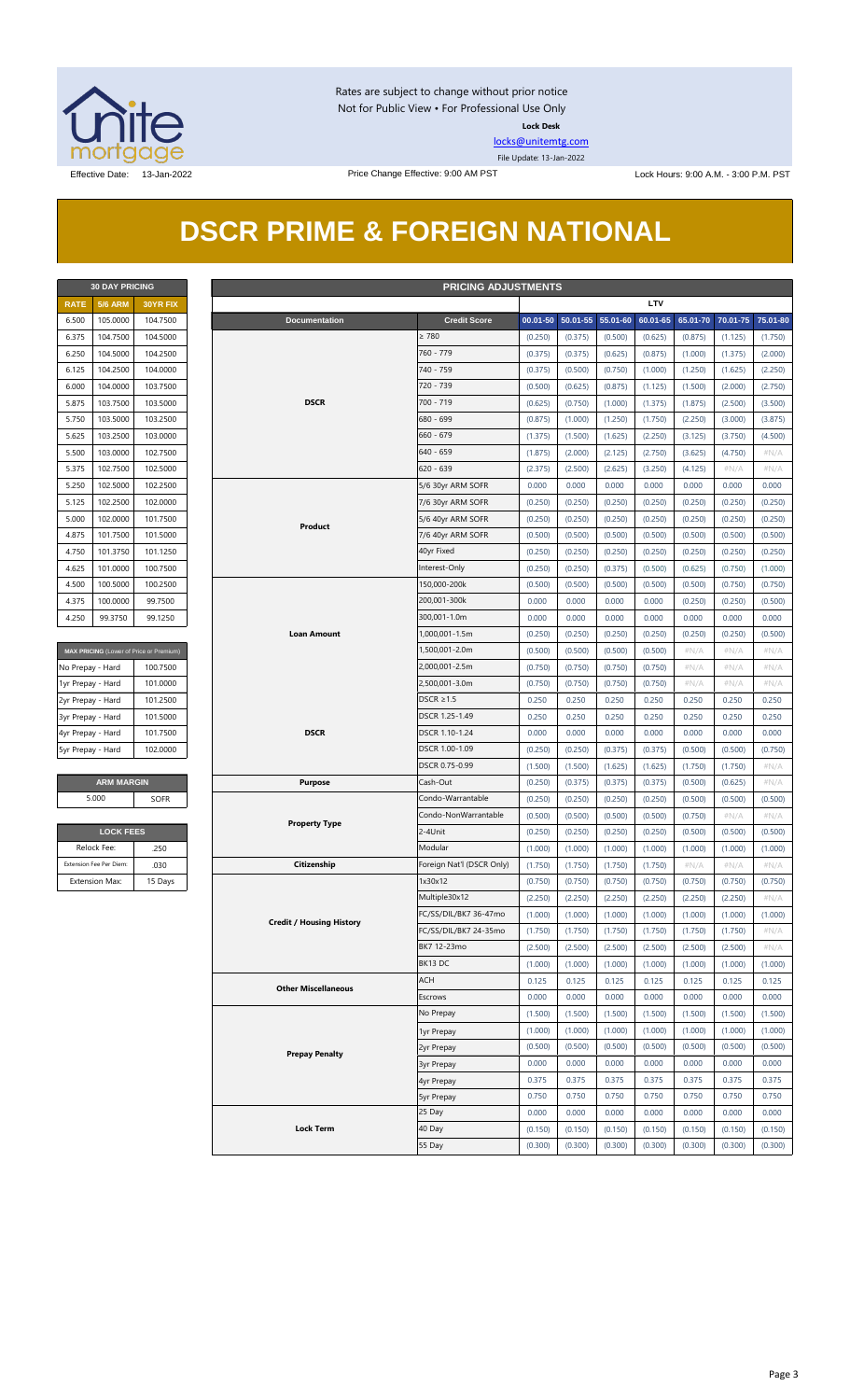

Rates are subject to change without prior notice Not for Public View • For Professional Use Only **Lock Desk** locks@unitemtg.com File Update: 13-Jan-2022

Effective Date: 13-Jan-2022 **Price Change Effective: 9:00 AM PST** Lock Hours: 9:00 A.M. - 3:00 P.M. PST

# **Alt Doc PRIME PLUS**

|             | <b>PRIMARY &amp; SECONDARY HOME</b> |                 |
|-------------|-------------------------------------|-----------------|
| <b>RATE</b> | <b>5/6 ARM</b>                      | <b>30YR FIX</b> |
| 6.000       | 105.500                             | 105.250         |
| 5.875       | 105.250                             | 105.000         |
| 5.750       | 105.000                             | 104.750         |
| 5.625       | 104.750                             | 104.500         |
| 5.500       | 104.500                             | 104.250         |
| 5.375       | 104.250                             | 104,000         |
| 5.250       | 104.000                             | 103.750         |
| 5.125       | 103.750                             | 103.500         |
| 5.000       | 103.500                             | 103.250         |
| 4.875       | 103.250                             | 103,000         |
| 4.750       | 103,000                             | 102.750         |
| 4.625       | 102.750                             | 102.500         |
| 4.500       | 102.375                             | 102.125         |
| 4.375       | 102,000                             | 101.750         |
| 4.250       | 101.625                             | 101.375         |
| 4.125       | 101.125                             | 100.875         |
| 4.000       | 100.625                             | 100.375         |
| 3.875       | 100.000                             | 99.750          |
|             |                                     |                 |
|             | <b>ARM MARGIN</b>                   |                 |

| <b>LOCK FEES</b>                        |         |  |  |  |  |  |  |  |  |  |
|-----------------------------------------|---------|--|--|--|--|--|--|--|--|--|
| Relock Fee:                             | 250     |  |  |  |  |  |  |  |  |  |
| <b>Extension Fee Per Diem</b>           | .030    |  |  |  |  |  |  |  |  |  |
| <b>Extension Max:</b>                   | 15 Days |  |  |  |  |  |  |  |  |  |
|                                         |         |  |  |  |  |  |  |  |  |  |
| MAX PRICING (Lower of Price or Premium) |         |  |  |  |  |  |  |  |  |  |
| 101.0000                                |         |  |  |  |  |  |  |  |  |  |

|                       | PRIMARY & SECONDARY HOME                |          | <b>PRICING ADJUSTMENTS</b>    |                                    |                    |                    |                    |                    |                    |                  |                  |  |  |  |
|-----------------------|-----------------------------------------|----------|-------------------------------|------------------------------------|--------------------|--------------------|--------------------|--------------------|--------------------|------------------|------------------|--|--|--|
| <b>RATE</b>           | <b>5/6 ARM</b>                          | 30YR FIX |                               |                                    |                    |                    |                    | LTV                |                    |                  |                  |  |  |  |
| 6.000                 | 105.500                                 | 105.250  | <b>Documentation</b>          | <b>Credit Score</b>                | 00.01-50           | 50.01-55           | 55.01-60           | 60.01-65           | 65.01-70           | 70.01-75         | 75.01-80         |  |  |  |
| 5.875                 | 105.250                                 | 105.000  | <b>Full Doc</b>               | 2780                               | 0.000              | 0.000              | 0.000              | (0.250)            | (0.375)            | (0.375)          | (0.500)          |  |  |  |
| 5.750                 | 105.000                                 | 104.750  |                               | 760 - 779                          | 0.000              | 0.000              | 0.000              | (0.250)            | (0.375)            | (0.500)          | (0.625)          |  |  |  |
| 5.625                 | 104.750                                 | 104.500  |                               | 740 - 759                          | 0.000              | 0.000              | 0.000              | (0.250)            | (0.375)            | (0.625)          | (0.750)          |  |  |  |
| 5.500                 | 104.500                                 | 104.250  |                               | 720 - 739                          | (0.125)            | (0.125)            | (0.125)            | (0.250)            | (0.500)            | (0.750)          | (1.000)          |  |  |  |
| 5.375                 | 104.250                                 | 104.000  |                               | 700 - 719                          | (0.250)            | (0.250)            | (0.375)            | (0.500)            | (0.625)            | (0.875)          | #N/A             |  |  |  |
| 5.250                 | 104.000                                 | 103.750  |                               | 580 - 699                          | (0.250)            | (0.250)            | (0.500)            | (0.625)            | (0.750)            | #N//             | #N/A             |  |  |  |
| 5.125                 | 103.750                                 | 103.500  |                               | 660 - 679                          | (0.250)            | (0.375)            | (0.500)            | (1.000)            | (1.375)            | #N/A             | #N/A             |  |  |  |
| 5.000                 | 103.500                                 | 103.250  |                               | 640 - 659                          | $\#N/A$            | $\#N/A$            | #N/A               | #N/A               | $\#N/A$            | #N/A             | #N/A             |  |  |  |
| 4.875                 | 103.250                                 | 103.000  |                               | 620 - 639                          | #N/A               | #N/A               | #N/A               | #N/A               | # $N/A$            | #N/ $/$          | #N/A             |  |  |  |
| 4.750                 | 103.000                                 | 102.750  | <b>Bank</b>                   | $\geq 780$                         | (0.125)            | (0.250)            | (0.250)            | (0.375)            | (0.500)            | (0.625)          | (0.875)          |  |  |  |
| 4.625                 | 102.750                                 | 102.500  | <b>Statement</b>              | 760 - 779                          | (0.250)            | (0.250)            | (0.250)            | (0.500)            | (0.625)            | (0.750)          | (1.125)          |  |  |  |
| 4.500                 | 102.375                                 | 102.125  |                               | 740 - 759                          | (0.250)            | (0.250)            | (0.250)            | (0.625)            | (0.750)            | (1.000)          | (1.375)          |  |  |  |
| 4.375                 | 102.000                                 | 101.750  |                               | 720 - 739                          | (0.250)            | (0.375)            | (0.375)            | (0.750)            | (0.875)            | (1.125)          | (1.625)          |  |  |  |
| 4.250                 | 101.625                                 | 101.375  |                               | 700 - 719                          | (0.375)            | (0.375)            | (0.625)            | (0.875)            | (1.125)            | (1.500)          | #N/A             |  |  |  |
| 4.125                 | 101.125                                 | 100.875  |                               | 680 - 699                          | (0.375)            | (0.500)            | (0.750)            | (1.000)            | (1.375)            | #N/A             | $\#N/\beta$      |  |  |  |
| 4.000                 | 100.625                                 | 100.375  |                               | 660 - 679                          | (0.500)            | (0.750)            | (1.000)            | (1.500)            | (2.250)            | #N/A             | #N/A             |  |  |  |
| 3.875                 | 100.000                                 | 99.750   |                               | 640 - 659                          | $\#N/A$            | #N/A               | $\#N/A$            | $\#N/A$            | $\#N/A$            | #N/A             | #N/A             |  |  |  |
|                       |                                         |          |                               | 620 - 639                          | $\#N/A$            | #N/A               | $\#N/A$            | $\#N/A$            | $\#N/A$            | #N/A             | #N/A             |  |  |  |
|                       | <b>ARM MARGIN</b>                       |          |                               | 12 Mth Bank Statements             | (0.125)            | (0.125)            | (0.125)            | (0.250)            | (0.375)            | (0.375)          | (0.375)          |  |  |  |
| 5.000                 |                                         | SOFR     | Asset                         | $\geq 780$                         | (0.125)            | (0.250)            | (0.250)            | (0.625)            | (0.875)            | (1.125)          | (1.500)          |  |  |  |
|                       |                                         |          | <b>Depletion</b>              | 760 - 779                          | (0.125)            | (0.250)            | (0.375)            | (0.750)            | (1.000)            | (1.375)          | (1.875)          |  |  |  |
|                       |                                         |          |                               | 740 - 759                          | (0.250)            | (0.250)            | (0.500)            | (0.875)            | (1.125)            | (1.625)          | (2.250)          |  |  |  |
|                       | <b>LOCK FEES</b>                        |          |                               | 720 - 739                          | (0.375)            | (0.500)            | (0.625)            | (1.000)            | (1.500)            | (2.000)          | (2.750)          |  |  |  |
| Relock Fee:           |                                         | .250     |                               | 700 - 719                          | (0.500)            | (0.625)            | (1.000)            | (1.375)            | (1.875)            | (2.500)          | $\#N/A$          |  |  |  |
|                       | xtension Fee Per Diem                   | .030     |                               | 680 - 699                          | (0.625)            | (0.750)            | (1.250)            | (1.750)            | (2.250)            | #N/A             | #N/A             |  |  |  |
| <b>Extension Max:</b> |                                         | 15 Days  |                               | 660 - 679                          | (0.750)            | (1.000)            | (1.500)            | (2.250)            | (3.125)            | # $N/A$          | #N/A             |  |  |  |
|                       |                                         |          |                               | 640 - 659                          | $\#N/A$            | #N/A               | $\#N/A$            | $\#N/A$            | $\#N/A$            | #N/A             | #N/A             |  |  |  |
|                       | MAX PRICING (Lower of Price or Premium) |          |                               | 520 - 639                          | $\#N/A$            | $\#N/A$            | $\#N/A$            | $\#N/A$            | #N/A               | $\#N/F$          | $\#N/\beta$      |  |  |  |
|                       | 101.0000                                |          | Product                       | 5/6 30yr ARM SOFR                  | 0.000              | 0.000              | 0.000              | 0.000              | 0.000              | 0.000            | 0.000            |  |  |  |
|                       |                                         |          |                               | 5/6 40yr ARM SOFR                  | (0.250)            | (0.250)            | (0.250)            | (0.250)            | (0.250)            | (0.250)          | (0.250)          |  |  |  |
|                       |                                         |          |                               | 30yr Fixed                         | 0.000              | 0.000              | 0.000              | 0.000              | 0.000              | 0.000            | 0.000            |  |  |  |
|                       |                                         |          |                               | 40yr Fixed                         | (0.250)            | (0.250)            | (0.250)            | (0.250)            | (0.250)            | (0.250)          | (0.250)          |  |  |  |
|                       |                                         |          |                               | Interest-Only                      | (0.250)            | (0.250)            | (0.375)            | (0.500)            | (0.625)            | (0.750)          | $\#N/A$          |  |  |  |
|                       |                                         |          | Loan                          | 150,000-200k                       | (0.500)            | (0.500)            | (0.500)            | (0.500)            | (0.500)            | (0.750)          | (0.750)          |  |  |  |
|                       |                                         |          | Amount                        | 200,001-300k                       | 0.000              | 0.000              | 0.000              | 0.000              | (0.250)            | (0.250)          | (0.250)          |  |  |  |
|                       |                                         |          |                               | 300,001-1,000,000<br>L000.001-1.5m | 0.000<br>(0.250)   | 0.000<br>(0.250)   | 0.000<br>(0.250)   | 0.000<br>(0.250)   | 0.000<br>(0.250)   | 0.000<br>(0.250) | 0.000<br>(0.250) |  |  |  |
|                       |                                         |          |                               |                                    |                    |                    |                    |                    |                    |                  |                  |  |  |  |
|                       |                                         |          |                               | L,500,001-2.0m<br>2,000,001-2.5m   | (0.500)<br>(0.750) | (0.500)<br>(0.750) | (0.500)            | (0.500)<br>(0.750) | (0.500)            | #N/A<br>#N/A     | #N/A<br>$\#N/A$  |  |  |  |
|                       |                                         |          |                               | 2,500,001-3.0m                     | (0.750)            | (0.750)            | (0.750)<br>(0.750) | (0.750)            | (0.750)<br>(0.750) | #N/A             | #N/A             |  |  |  |
|                       |                                         |          | DTI                           | 43.01-50                           | 0.000              | 0.000              | 0.000              | 0.000              | 0.000              | 0.000            | 0.000            |  |  |  |
|                       |                                         |          |                               | 50.01-55                           | 0.000              | 0.000              | 0.000              | 0.000              | 0.000              | (0.125)          | #N/A             |  |  |  |
|                       |                                         |          | Cash Out                      |                                    | (0.250)            | (0.375)            | (0.375)            | (0.375)            | (0.500)            | (0.625)          | #N/A             |  |  |  |
|                       |                                         |          | <b>Second Home</b>            |                                    | (0.500)            | (0.500)            | (0.500)            | (0.500)            | (0.500)            | (0.500)          | (0.500)          |  |  |  |
|                       |                                         |          | <b>Property Type</b>          | Condo-Warrantable                  | (0.250)            | (0.250)            | (0.250)            | (0.250)            | (0.500)            | (0.500)          | #N/A             |  |  |  |
|                       |                                         |          |                               | Condo-NonWarrantable               | (0.500)            | (0.500)            | (0.500)            | (0.500)            | #N/A               | #N/A             | #N/A             |  |  |  |
|                       |                                         |          |                               | 2-Unit                             | (0.250)            | (0.250)            | (0.250)            | (0.250)            | (0.500)            | #N/A             | $\#N/A$          |  |  |  |
|                       |                                         |          | <b>Credit/Housing History</b> | 1x30x12                            | (0.750)            | (0.750)            | (0.750)            | (0.750)            | (0.750)            | (0.750)          | (0.750)          |  |  |  |
|                       |                                         |          |                               | Multiple30x12                      | (2.250)            | (2.250)            | (2.250)            | (2.250)            | (2.250)            | (2.250)          | (2.250)          |  |  |  |
|                       |                                         |          | <b>Misccellaneous</b>         | ACH                                | 0.125              | 0.125              | 0.125              | 0.125              | 0.125              | 0.125            | 0.125            |  |  |  |
|                       |                                         |          |                               | No Escrows (No HPML)               | (0.150)            | (0.150)            | (0.150)            | (0.150)            | (0.150)            | (0.150)          | (0.150)          |  |  |  |
|                       |                                         |          | Lock Term                     | 45 Day                             | (0.150)            | (0.150)            | (0.150)            | (0.150)            | (0.150)            | (0.150)          | (0.150)          |  |  |  |
|                       |                                         |          | <b>State</b>                  | non CA                             | 0.250              | 0.250              | 0.250              | 0.250              | 0.250              | 0.250            | 0.250            |  |  |  |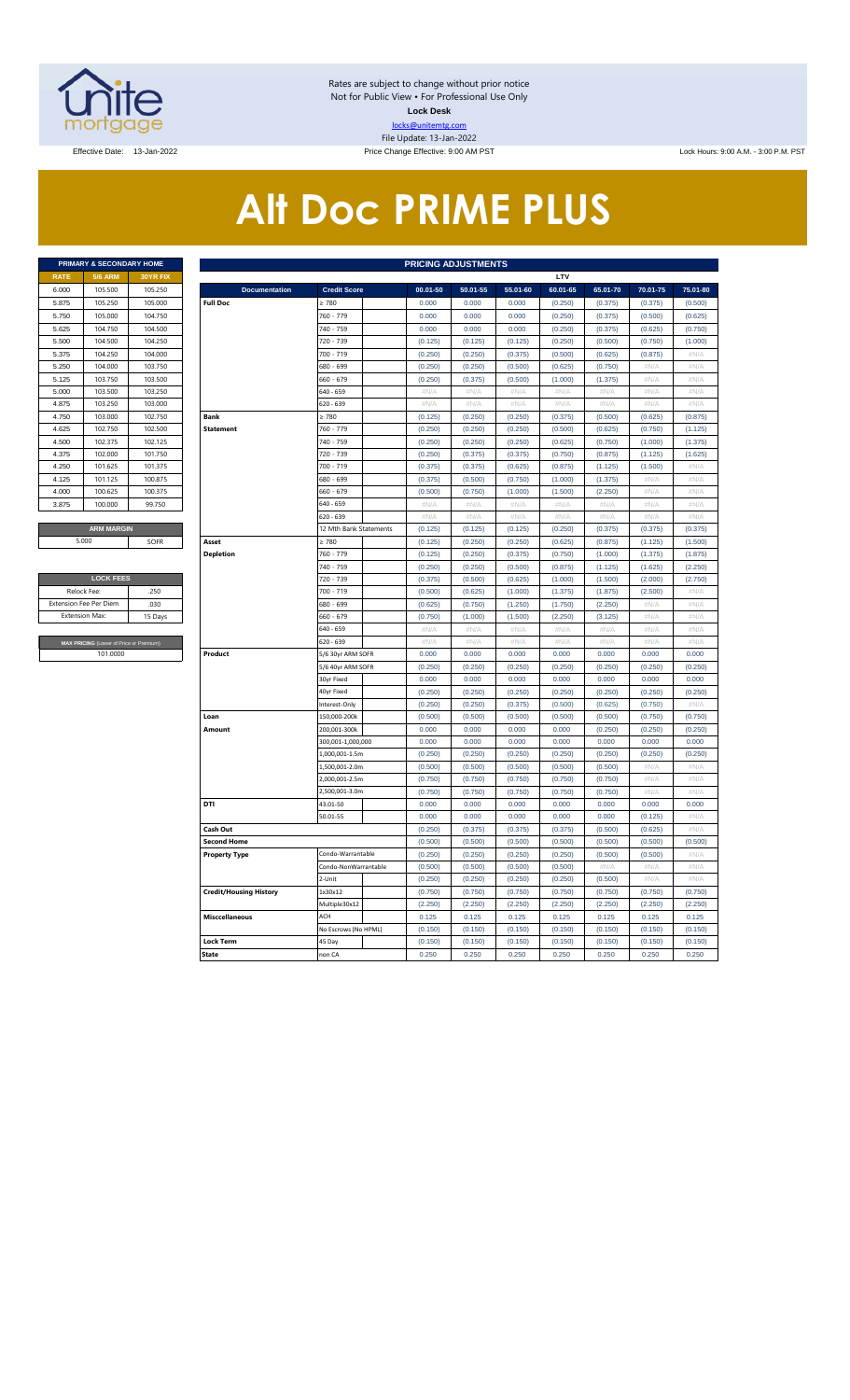

Rates are subject to change without prior notice Not for Public View • For Professional Use Only **Lock Desk** locks@unitemtg.com File Update: 13-Jan-2022

Effective Date: 13-Jan-2022 **Price Change Effective: 9:00 AM PST** Lock Hours: 9:00 A.M. - 3:00 P.M. PST

# **Alt Doc PRIME**

|             | <b>PRIMARY &amp; SECONDARY HOME</b> |                 |
|-------------|-------------------------------------|-----------------|
| <b>RATE</b> | <b>5/6 ARM</b>                      | <b>30YR FIX</b> |
| 6.125       | 105.000                             | 104.750         |
| 6.000       | 104.750                             | 104.500         |
| 5.875       | 104.500                             | 104 250         |
| 5.750       | 104.250                             | 104.000         |
| 5.625       | 104.000                             | 103.750         |
| 5.500       | 103.750                             | 103.500         |
| 5.375       | 103.500                             | 103.250         |
| 5.250       | 103.250                             | 103.000         |
| 5.125       | 103.000                             | 102.750         |
| 5.000       | 102.750                             | 102.500         |
| 4.875       | 102.500                             | 102.250         |
| 4.750       | 102.250                             | 102.000         |
| 4.625       | 102.000                             | 101 750         |
| 4.500       | 101.625                             | 101.375         |
| 4.375       | 101.250                             | 101.000         |
| 4.250       | 100.875                             | 100.625         |
| 4.125       | 100.375                             | 100.125         |
| 4.000       | 99.875                              | 99.625          |

#### **ARM MARGIN** 5.000

| <b>LOCK FEES</b>              |         |  |  |  |  |  |  |  |  |
|-------------------------------|---------|--|--|--|--|--|--|--|--|
| Relock Fee:                   | .250    |  |  |  |  |  |  |  |  |
| <b>Extension Fee Per Diem</b> | .030    |  |  |  |  |  |  |  |  |
| <b>Extension Max:</b>         | 15 Days |  |  |  |  |  |  |  |  |
|                               |         |  |  |  |  |  |  |  |  |

**RICING** (Lower of Price or Premium) 101.0000

|                       | PRIMARY & SECONDARY HOME                |                    |                        |                            |                    | <b>PRICING ADJUSTMENTS</b> |                    |                    |                    |                    |                    |                    |                    |
|-----------------------|-----------------------------------------|--------------------|------------------------|----------------------------|--------------------|----------------------------|--------------------|--------------------|--------------------|--------------------|--------------------|--------------------|--------------------|
| RATE                  | <b>5/6 ARM</b>                          | 30YR FIX           |                        |                            |                    |                            |                    | LTV                |                    |                    |                    |                    |                    |
| 6.125                 | 105.000                                 | 104.750            | <b>Documentation</b>   | <b>Credit Score</b>        | 00.01-50           | $50.01 - 55$               | 55.01-60           | 60.01-65           | 65.01-70           | 70.01-75           | 75.01-80           | 80.01-85           | 85.01-90           |
| 6.000                 | 104.750                                 | 104.500            | <b>Full Doc</b>        | $\geq 780$                 | 0.000              | 0.000                      | 0.000              | (0.250)            | (0.375)            | (0.375)            | (0.500)            | (0.750)            | (1.125)            |
| 5.875                 | 104.500                                 | 104.250            |                        | 760 - 779                  | 0.000              | 0.000                      | 0.000              | (0.250)            | (0.375)            | (0.500)            | (0.625)            | (0.875)            | (1.375)            |
| 5.750                 | 104.250                                 | 104.000            |                        | 740 - 759                  | 0.000              | 0.000                      | 0.000              | (0.250)            | (0.375)            | (0.625)            | (0.750)            | (1.125)            | (1.625)            |
| 5.625                 | 104.000                                 | 103.750            |                        | 720 - 739                  | (0.125)            | (0.125)                    | (0.125)            | (0.250)            | (0.500)            | (0.750)            | (1.000)            | (1.250)            | (1.875)            |
| 5.500                 | 103.750                                 | 103.500            |                        | 700 - 719                  | (0.250)            | (0.250)                    | (0.375)            | (0.500)            | (0.625)            | (0.875)            | (1.250)            | (1.625)            | (2.250)            |
| 5.375                 | 103.500                                 | 103.250            |                        | 680 - 699                  | (0.250)            | (0.250)                    | (0.500)            | (0.625)            | (0.750)            | (1.000)            | (1.375)            | (2.000)            | #N/A               |
| 5.250                 | 103.250                                 | 103.000            |                        | 660 - 679                  | (0.250)            | (0.375)                    | (0.500)            | (1.000)            | (1.375)            | (1.625)            | (2.000)            | (2.750)            | #N/A               |
| 5.125                 | 103.000                                 | 102.750            |                        | 640 - 659                  | (0.375)            | (0.375)                    | (0.500)            | (1.250)            | (1.500)            | (1.750)            | (2.250)            | $\#N/A$            | #N/A               |
| 5.000                 | 102.750                                 | 102.500            |                        | 620 - 639                  | (0.500)            | (0.500)                    | (0.500)            | (1.500)            | (1.750)            | (2.000)            | (2.500)            | $\#N/A$            | #N/A               |
| 4.875                 | 102.500<br>102.250                      | 102.250            | Bank                   | 2780                       | (0.125)            | (0.250)                    | (0.250)            | (0.375)            | (0.500)            | (0.625)            | (0.875)            | (1.250)            | (2.000)            |
| 4.750<br>4.625        | 102.000                                 | 102.000            | <b>Statement</b>       | 760 - 779                  | (0.250)            | (0.250)<br>(0.250)         | (0.250)            | (0.500)            | (0.625)            | (0.750)            | (1.125)            | (1.625)            | (2.375)            |
| 4.500                 | 101.625                                 | 101.750<br>101.375 |                        | 740 - 759<br>720 - 739     | (0.250)            |                            | (0.250)<br>(0.375) | (0.625)            | (0.750)            | (1.000)            | (1.375)            | (1.875)<br>(2.250) | (2.875)            |
| 4.375                 | 101.250                                 | 101.000            |                        | 700 - 719                  | (0.250)<br>(0.375) | (0.375)<br>(0.375)         | (0.625)            | (0.750)<br>(0.875) | (0.875)<br>(1.125) | (1.125)<br>(1.500) | (1.625)<br>(2.000) | (2.750)            | (3.375)<br>(4.000) |
| 4.250                 | 100.875                                 | 100.625            |                        | 680 - 699                  | (0.375)            | (0.500)                    | (0.750)            | (1.000)            | (1.375)            | (1.750)            | (2.500)            | (3.500)            | #N/A               |
| 4.125                 | 100.375                                 | 100.125            |                        | 660 - 679                  | (0.500)            | (0.750)                    | (1.000)            | (1.500)            | (2.250)            | (2.750)            | (3.500)            | (4.250)            | #N/A               |
| 4.000                 | 99.875                                  | 99.625             |                        | 640 - 659                  | (0.750)            | (1.000)                    | (1.250)            | (1.750)            | (2.500)            | (3.125)            | (4.000)            | #N/A               | #N/A               |
|                       |                                         |                    |                        | 620 - 639                  | (1.250)            | (1.500)                    | (1.750)            | (2.250)            | (3.000)            | (3.625)            | $\#N/A$            | $\#N/A$            | $\#N/A$            |
|                       |                                         |                    |                        | <b>Mth Bank Statements</b> | (0.750)            | (0.750)                    | (0.750)            | (0.875)            | (1.000)            | (1.000)            | (1.000)            | $\#N/A$            | #N/A               |
|                       | <b>ARM MARGIN</b>                       |                    |                        | 12 Mth Bank Statements     | (0.125)            | (0.125)                    | (0.125)            | (0.250)            | (0.375)            | (0.375)            | (0.375)            | (0.500)            | (0.500)            |
| 5.000                 |                                         | SOFR               | Asset                  | 2780                       | (0.125)            | (0.250)                    | (0.250)            | (0.625)            | (0.875)            | (1.125)            | (1.500)            | $\#N/A$            | #N/A               |
|                       |                                         |                    | <b>Depletion</b>       | 760 - 779                  | (0.125)            | (0.250)                    | (0.375)            | (0.750)            | (1.000)            | (1.375)            | (1.875)            | #N/A               | #N/A               |
|                       |                                         |                    |                        | 740 - 759                  | (0.250)            | (0.250)                    | (0.500)            | (0.875)            | (1.125)            | (1.625)            | (2.250)            | #N/A               | #N/A               |
|                       | <b>LOCK FEES</b>                        |                    |                        | 720 - 739                  | (0.375)            | (0.500)                    | (0.625)            | (1.000)            | (1.500)            | (2.000)            | (2.750)            | #N/A               | #N/A               |
| Relock Fee:           |                                         | .250               |                        | 700 - 719                  | (0.500)            | (0.625)                    | (1.000)            | (1.375)            | (1.875)            | (2.500)            | (3.500)            | #N/A               | #N/A               |
|                       | xtension Fee Per Diem                   | .030               |                        | 680 - 699                  | (0.625)            | (0.750)                    | (1.250)            | (1.750)            | (2.250)            | (3.000)            | (4.125)            | #N/A               | #N/A               |
| <b>Extension Max:</b> |                                         | 15 Days            |                        | 660 - 679                  | (0.750)            | (1.000)                    | (1.500)            | (2.250)            | (3.125)            | (4.375)            | (4.875)            | #N/A               | #N/A               |
|                       |                                         |                    |                        | 640 - 659                  | (1.250)            | (1.500)                    | (2.000)            | (2.750)            | (3.625)            | (4.875)            | #N/A               | #N/A               | #N/A               |
|                       |                                         |                    |                        | 620 - 639                  | (1.750)            | (2.000)                    | (2.500)            | (3.250)            | (4.125)            | #N/A               | #N/A               | #N/A               | #N/A               |
|                       | MAX PRICING (Lower of Price or Premium) |                    | <b>P&amp;L</b>         | :780                       | (0.625)            | (0.750)                    | (0.750)            | (1.125)            | (1.375)            | (1.625)            | (2.125)            | #N/A               | #N/A               |
|                       | 101.0000                                |                    |                        | 760 - 779                  | (0.625)            | (0.750)                    | (0.875)            | (1.250)            | (1.500)            | (1.875)            | (2.500)            | #N/A               | #N/A               |
|                       |                                         |                    |                        | 740 - 759                  | (0.750)            | (0.750)                    | (1.000)            | (1.375)            | (1.625)            | (2.125)            | (2.875)            | #N/A               | #N/A               |
|                       |                                         |                    |                        | 720 - 739                  | (0.875)            | (1.000)                    | (1.125)            | (1.500)            | (2.000)            | (2.500)            | (3.375)            | #N/A               | #N/A               |
|                       |                                         |                    |                        | 700 - 719                  | (1.000)            | (1.125)                    | (1.500)            | (1.875)            | (2.375)            | (3.000)            | (4.125)            | #N/A               | #N/A               |
|                       |                                         |                    |                        | 680 - 699                  | (1.125)            | (1.250)                    | (1.750)            | (2.250)            | (2.750)            | (3.500)            | $\#N/A$            | #N/A               | #N/A               |
|                       |                                         |                    |                        | 660 - 679                  | (1.250)            | (1.500)                    | (2.000)            | (2.750)            | (3.625)            | (4.875)            | #N/A               | #N/A               | #N/A               |
|                       |                                         |                    |                        | 640 - 659                  | (1.750)            | (2.000)                    | (2.500)            | (3.250)            | (4.125)            | #N/A               | $\#N/A$            | #N/A               | #N/A               |
|                       |                                         |                    |                        | 620 - 639                  | (2.250)            | (2.500)                    | (3.000)            | (3.750)            | (4.625)            | #N/A               | #N/A               | #N/A               | #N/A               |
|                       |                                         |                    | Product                | 5/6 30yr ARM SOFR          | 0.000              | 0.000                      | 0.000              | 0.000              | 0.000              | 0.000              | 0.000              | 0.000              | 0.000              |
|                       |                                         |                    |                        | 5/6 40yr ARM SOFR          | (0.250)            | (0.250)                    | (0.250)            | (0.250)            | (0.250)            | (0.250)            | (0.250)            | (0.250)            | (0.250)            |
|                       |                                         |                    |                        | 7/6 30yr ARM SOFR          | (0.250)            | (0.250)                    | (0.250)            | (0.250)            | (0.250)            | (0.250)            | (0.250)            | (0.250)            | (0.250)            |
|                       |                                         |                    |                        | 7/6 40yr ARM SOFR          | (0.500)            | (0.500)                    | (0.500)            | (0.500)            | (0.500)            | (0.500)            | (0.500)            | (0.500)            | (0.500)            |
|                       |                                         |                    |                        | 30yr Fixed                 | 0.000              | 0.000                      | 0.000              | 0.000              | 0.000              | 0.000              | 0.000              | 0.000              | 0.000              |
|                       |                                         |                    |                        | 40yr Fixed                 | (0.250)            | (0.250)                    | (0.250)            | (0.250)            | (0.250)            | (0.250)            | (0.250)            | (0.250)            | (0.250)            |
|                       |                                         |                    |                        | Interest-Only              | (0.250)            | (0.250)                    | (0.375)            | (0.500)            | (0.625)            | (0.750)            | (1.000)            | (1.500)            | #N/A               |
|                       |                                         |                    | Loan                   | 150.000-200k               | (0.500)            | (0.500)                    | (0.500)            | (0.500)            | (0.500)            | (0.750)            | (0.750)            | (1.000)            | (1.000)            |
|                       |                                         |                    | Amount                 | 200,001-300k               | 0.000              | 0.000                      | 0.000              | 0.000              | (0.250)            | (0.250)            | (0.250)            | (0.500)            | (0.500)            |
|                       |                                         |                    |                        | 300,001-400,000            | 0.000              | 0.000                      | 0.000              | 0.000              | 0.000              | 0.000              | 0.000              | (0.500)            | (0.500)            |
|                       |                                         |                    |                        | 400,001-1.0m               | 0.000              | 0.000                      | 0.000              | 0.000              | 0.000              | 0.000              | 0.000              | 0.000              | 0.000              |
|                       |                                         |                    |                        | ,000,001-1.5m              | (0.250)            | (0.250)                    | (0.250)            | (0.250)            | (0.250)            | (0.250)            | (0.250)            | (0.250)            | $\#N/A$            |
|                       |                                         |                    |                        | ,500,001-2.0m              | (0.500)            | (0.500)                    | (0.500)            | (0.500)            | (0.500)            | (0.500)            | (0.500)            | #N/A               | #N/A               |
|                       |                                         |                    |                        | ,000,001-2.5m              | (0.750)            | (0.750)                    | (0.750)            | (0.750)            | (0.750)            | (0.750)            | (0.750)            | #N/A               | #N/A               |
|                       |                                         |                    |                        | 500,001-3.0m               | (0.750)            | (0.750)                    | (0.750)            | (0.750)            | (0.750)            | (0.750)            | (0.750)            | #N/A               | #N/A               |
|                       |                                         |                    |                        | ,000,001-3.5m              | (0.750)            | (0.750)                    | (0.750)            | (0.750)            | (0.750)            | (0.750)            | #N/A               | #N/A               | #N/A               |
|                       |                                         |                    |                        | ,500,001-4.0m              | (0.750)            | (0.750)                    | (0.750)            | (0.750)            | (0.750)            | (0.750)            | #N/A               | $\#N/A$            | #N/A               |
|                       |                                         |                    | DTI                    | 13.01-50                   | 0.000              | 0.000                      | 0.000              | 0.000              | 0.000              | (0.125)            | (0.125)            | (0.125)            | (0.125)            |
|                       |                                         |                    |                        | 50.01-55                   | 0.000              | 0.000                      | 0.000              | 0.000              | 0.000              | (0.375)            | (0.375)            | #N/A               | #N/A               |
|                       |                                         |                    | Cash Out               |                            | (0.250)            | (0.375)                    | (0.375)            | (0.375)            | (0.500)            | (0.625)            | (1.000)            | #N/A               | #N/A               |
|                       |                                         |                    | <b>Second Home</b>     |                            | (0.500)            | (0.500)                    | (0.500)            | (0.500)            | (0.500)            | (0.500)            | (0.500)            | #N/A               | #N/A               |
|                       |                                         |                    | <b>Property Type</b>   | Condo-Warrantable          | (0.250)            | (0.250)                    | (0.250)            | (0.250)            | (0.500)            | (0.500)            | (0.500)            | (0.500)            | #N/A               |
|                       |                                         |                    |                        | Condo-NonWarrantable       | (0.500)            | (0.500)                    | (0.500)            | (0.500)            | (0.750)            | (0.750)            | #N/A               | #N/A               | #N/A               |
|                       |                                         |                    |                        | !-Unit                     | (0.250)            | (0.250)                    | (0.250)            | (0.250)            | (0.500)            | (0.500)            | (0.500)            | (0.500)            | #N/A               |
|                       |                                         |                    |                        | Modular                    | (1.000)            | (1.000)                    | (1.000)            | (1.000)            | (1.000)            | (1.000)            | (1.000)            | #N/A               | #N/A               |
|                       |                                         |                    |                        | Rural                      | (1.000)            | (1.000)                    | (1.000)            | (1.000)            | (1.000)            | (1.000)            | #N/A               | #N/A               | #N/A               |
|                       |                                         |                    | Credit/Housing History | Lx30x12                    | (0.750)            | (0.750)                    | (0.750)            | (0.750)            | (0.750)            | (0.750)            | (0.750)            | (0.750)            | (0.750)            |
|                       |                                         |                    |                        | Multiple30x12              | (2.250)            | (2.250)                    | (2.250)            | (2.250)            | (2.250)            | (2.250)            | (2.250)            | (2.250)            | $\#N/A$            |
|                       |                                         |                    |                        | C/SS/DIL/BK7 36-47mo       | (1.000)            | (1.000)                    | (1.000)            | (1.000)            | (1.000)            | (1.000)            | (1.000)            | (1.000)            | (1.000)            |
|                       |                                         |                    |                        | C/SS/DIL/BK7 24-35mo       | (1.750)            | (1.750)                    | (1.750)            | (1.750)            | (1.750)            | (1.750)            | (1.750)            | (1.750)            | #N/A               |
|                       |                                         |                    |                        | BK7 12-23mo                | (2.500)            | (2.500)                    | (2.500)            | (2.500)            | (2.500)            | (2.500)            | (2.500)            | (2.500)            | #N/A               |
|                       |                                         |                    |                        | BK13 DC                    | (1.000)            | (1.000)                    | (1.000)            | (1.000)            | (1.000)            | (1.000)            | (1.000)            | (1.000)            | (1.000)            |
|                       |                                         |                    | <b>Misccellaneous</b>  | ACH                        | 0.125              | 0.125                      | 0.125              | 0.125              | 0.125              | 0.125              | 0.125              | 0.125              | 0.125              |
|                       |                                         |                    |                        | No Escrows (No HPML)       | (0.150)            | (0.150)                    | (0.150)            | (0.150)            | (0.150)            | (0.150)            | (0.150)            | (0.150)            | (0.150)            |
|                       |                                         |                    | <b>Lock Term</b>       | 45 Day                     | (0.150)            | (0.150)                    | (0.150)            | (0.150)            | (0.150)            | (0.150)            | (0.150)            | (0.150)            | (0.150)            |
|                       |                                         |                    | <b>State</b>           | non CA                     | 0.250              | 0.250                      | 0.250              | 0.250              | 0.250              | 0.250              | 0.250              | 0.250              | 0.250              |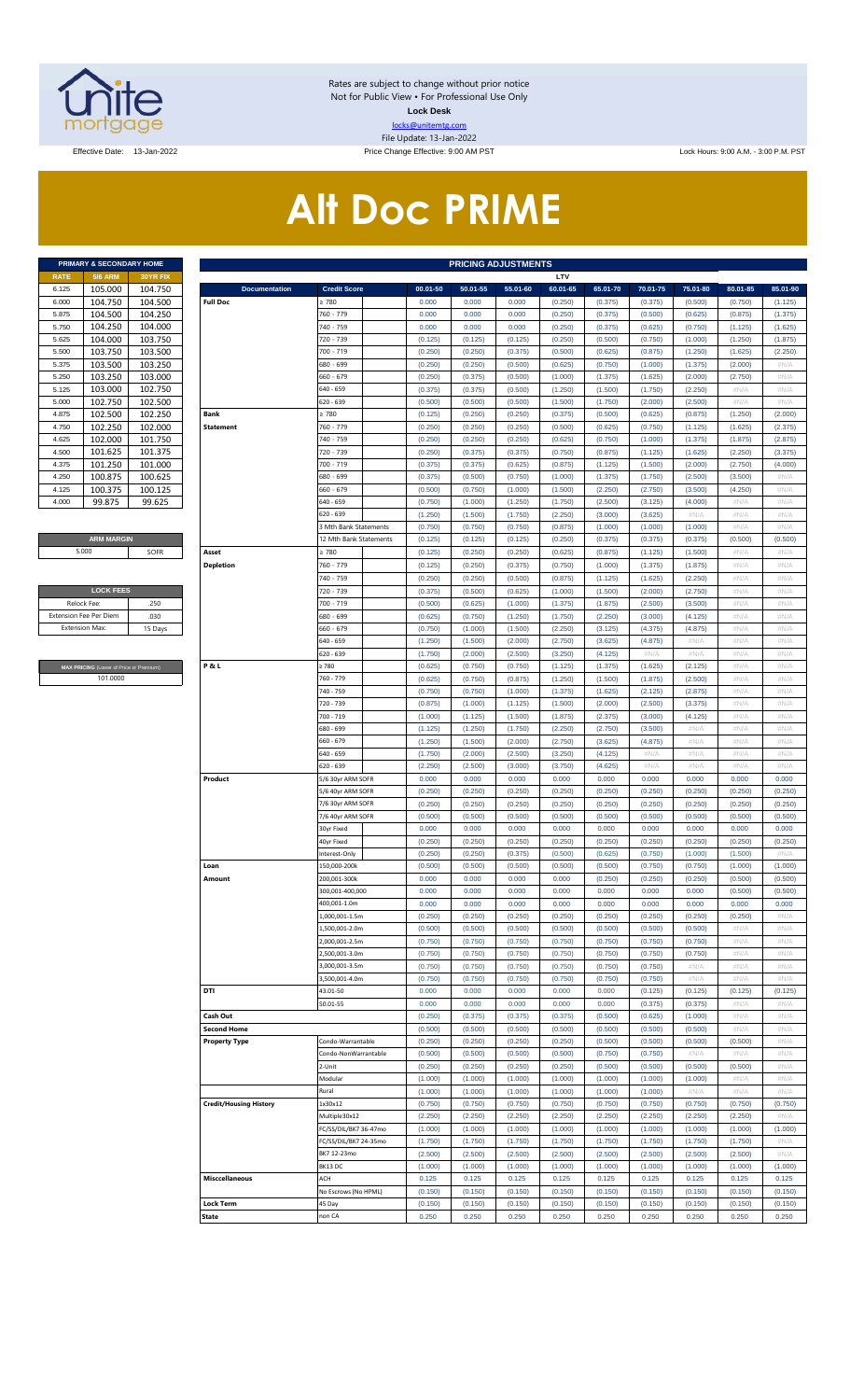

#### [V](https://unitemortgage.com/)isit: https://unitemortgage.com

The pricing engine is the Formal price given, please access it through:

**Quick Pricer:** [https://un](https://unitemortgage.com/broker-resources/price-my-loan/)itemortgage.com/broker-resources/price-my-loan/

### **CALL US TODAY: 800-777-1207**

#### **CONVENTIONAL PRODUCTS AND PRICING**

|       | <b>CONFORMING LOANS</b> |                             |         |                      |                             |         |         |                      |                             |         |         |       |                      |                      |               |  |
|-------|-------------------------|-----------------------------|---------|----------------------|-----------------------------|---------|---------|----------------------|-----------------------------|---------|---------|-------|----------------------|----------------------|---------------|--|
|       |                         | <b>DU CONF CONV 30 YEAR</b> |         |                      | <b>DU CONF CONV 20 YEAR</b> |         |         |                      | <b>DU CONF CONV 15 YEAR</b> |         |         |       | DU CONF CONV 10 YEAR |                      |               |  |
| Rate  | 10 Day                  | 25 Day                      | 40 Day  | Rate                 | 10 Day                      | 25 Day  | 40 Day  | Rate                 | 10 Day                      | 25 Day  | 40 Day  | Rate  | 10 Day               | 25 Day               | <b>40 Day</b> |  |
| 4.125 | (5.125)                 | (5.000)                     | (4.875) | 3.875                | (4.500)                     | (4.375) | (4.250) | 3.375                | (4.375)                     | (4.250) | (4.125) | 3.250 | (3.625)              | (3.500)              | (3.375)       |  |
| 4.000 | (4.500)                 | (4.375)                     | (4.250) | 3.750                | (4.000)                     | (3.875) | (3.750) | 3.250                | (3.875)                     | (3.750) | (3.625) | 3.125 | (3.500)              | (3.375)              | (3.250)       |  |
| 3.875 | (4.125)                 | (4.000)                     | (3.875) | 3.625                | (4.125)                     | (4.000) | (3.875) | 3.125                | (3.500)                     | (3.375) | (3.250) | 3.000 | (3.000)              | (2.875)              | (2.750)       |  |
| 3.750 | (3.625)                 | (3.500)                     | (3.375) | 3.500                | (3.750)                     | (3.625) | (3.500) | 3.000                | (3.000)                     | (2.875) | (2.750) | 2.875 | (2.750)              | (2.625)              | (2.500)       |  |
| 3.625 | (3.250)                 | (3.125)                     | (3.000) | 3.375                | (3.375)                     | (3.250) | (3.125) | 2.875                | (2.625)                     | (2.500) | (2.375) | 2.750 | (2.500)              | (2.375)              | (2.250)       |  |
| 3.500 | (2.625)                 | (2.500)                     | (2.375) | 3.250                | (2.750)                     | (2.625) | (2.500) | 2.750                | (2.250)                     | (2.125) | (2.000) | 2.625 | (2.000)              | (1.875)              | (1.750)       |  |
| 3.375 | (2.250)                 | (2.125)                     | (2.000) | 3.125                | (2.250)                     | (2.125) | (2.000) | 2.625                | (1.875)                     | (1.750) | (1.625) | 2.500 | (1.625)              | (1.500)              | (1.375)       |  |
| 3.250 | (1.750)                 | (1.625)                     | (1.500) | 3.000                | (1.625)                     | (1.500) | (1.375) | 2.500                | (1.375)                     | (1.250) | (1.125) | 2.375 | (1.500)              | (1.375)              | (1.250)       |  |
| 3.125 | (1.000)                 | (0.875)                     | (0.750) | 2.875                | (1.125)                     | (1.000) | (0.875) | 2.375                | (0.875)                     | (0.750) | (0.625) | 2.250 | (1.125)              | (1.000)              | (0.875)       |  |
| 3.000 | (0.375)                 | (0.250)                     | (0.125) | 2.750                | (0.500)                     | (0.375) | (0.250) | 2.250                | (0.375)                     | (0.250) | (0.125) | 2.125 | (0.625)              | (0.500)              | (0.375)       |  |
| 2.875 | 0.125                   | 0.250                       | 0.375   | 2.625                | 0.250                       | 0.375   | 0.500   | 2.125                | 0.125                       | 0.250   | 0.375   | 2.000 | (0.125)              | 0.000                | 0.125         |  |
| 2.750 | 0.750                   | 0.875                       | 1.000   | 2.500                | 1.000                       | 1.125   | 1.250   | 2.000                | 0.750                       | 0.875   | 1.000   | 1.875 | 0.375                | 0.500                | 0.625         |  |
|       |                         |                             |         |                      |                             |         |         |                      |                             |         |         |       |                      |                      |               |  |
|       |                         | LP CONF CONV 30 YEAR        |         | LP CONF CONV 20 YEAR |                             |         |         | LP CONF CONV 15 YEAR |                             |         |         |       |                      | LP CONF CONV 10 YEAR |               |  |
| Rate  | 10 Day                  | 25 Day                      | 40 Day  | Rate                 | 10 Day                      | 25 Day  | 40 Day  | Rate                 | 10 Day                      | 25 Day  | 40 Day  | Rate  | 10 Day               | 25 Day               | 40 Day        |  |
| 4.250 | (5.500)                 | (5.375)                     | (5.250) | 4.000                | (4.750)                     | (4.625) | (4.500) | 3.500                | (4.000)                     | (3.875) | (3.750) | 3.375 | (3.875)              | (3.750)              | (3.625)       |  |
| 4.125 | (5.000)                 | (4.875)                     | (4.750) | 3.875                | (4.125)                     | (4.000) | (3.875) | 3.375                | (3.750)                     | (3.625) | (3.500) | 3.250 | (3.500)              | (3.375)              | (3.250)       |  |
| 4.000 | (4.500)                 | (4.375)                     | (4.250) | 3.750                | (3.750)                     | (3.625) | (3.500) | 3.250                | (3.500)                     | (3.375) | (3.250) | 3.125 | (3.125)              | (3.000)              | (2.875)       |  |
| 3.875 | (4.000)                 | (3.875)                     | (3.750) | 3.625                | (4.000)                     | (3.875) | (3.750) | 3.125                | (3.000)                     | (2.875) | (2.750) | 3.000 | (2.750)              | (2.625)              | (2.500)       |  |
| 3.750 | (3.625)                 | (3.500)                     | (3.375) | 3.500                | (3.625)                     | (3.500) | (3.375) | 3.000                | (2.875)                     | (2.750) | (2.625) | 2.875 | (2.375)              | (2.250)              | (2.125)       |  |
| 3.625 | (3.000)                 | (2.875)                     | (2.750) | 3.375                | (3.125)                     | (3,000) | (2.875) | 2.875                | (2.500)                     | (2.375) | (2.250) | 2.750 | (1.875)              | (1.750)              | (1.625)       |  |
| 3.500 | (2.375)                 | (2.250)                     | (2.125) | 3.250                | (2.625)                     | (2.500) | (2.375) | 2.750                | (2.125)                     | (2.000) | (1.875) | 2.625 | (1.500)              | (1.375)              | (1.250)       |  |
| 3.375 | (1.875)                 | (1.750)                     | (1.625) | 3.125                | (2.000)                     | (1.875) | (1.750) | 2.625                | (1.625)                     | (1.500) | (1.375) | 2.500 | (1.250)              | (1.125)              | (1.000)       |  |
| 3.250 | (1.375)                 | (1.250)                     | (1.125) | 3.000                | (1.500)                     | (1.375) | (1.250) | 2.500                | (1.000)                     | (0.875) | (0.750) | 2.375 | (0.875)              | (0.750)              | (0.625)       |  |
| 3.125 | (0.750)                 | (0.625)                     | (0.500) | 2.875                | (1.000)                     | (0.875) | (0.750) | 2.375                | (0.500)                     | (0.375) | (0.250) | 2.250 | (0.375)              | (0.250)              | (0.125)       |  |
| 3.000 | (0.250)                 | (0.125)                     | 0.000   | 2.750                | (0.375)                     | (0.250) | (0.125) | 2.250                | (0.125)                     | 0.000   | 0.125   | 2.125 | 0.125                | 0.250                | 0.375         |  |
| 2.875 | 0.250                   | 0.375                       | 0.500   | 2.625                | 0.375                       | 0.500   | 0.625   | 2.125                | 0.375                       | 0.500   | 0.625   | 2.000 | 0.625                | 0.750                | 0.875         |  |

#### **HIGH BALANCE CONFORMING**

| <b>DU HIGH BALANCE 30 YEAR</b> |               |               |               | <b>DU HIGH BALANCE 15 YEAR</b> |               |               |               | <b>DU HIGH BALANCE 20 YEAR</b> |             |               |        | <b>DU HIGH BALANCE 10 YEAR</b> |        |               |               |  |
|--------------------------------|---------------|---------------|---------------|--------------------------------|---------------|---------------|---------------|--------------------------------|-------------|---------------|--------|--------------------------------|--------|---------------|---------------|--|
| <u>Rate</u>                    | <b>10 Day</b> | <b>25 Day</b> | <b>40 Day</b> | Rate                           | <b>10 Day</b> | <b>25 Day</b> | <b>40 Day</b> | Rate                           | 10 Day      | <b>25 Day</b> | 40 Day | Rate                           | 10 Day | <b>25 Day</b> | <b>40 Day</b> |  |
| 4.375                          | (4.500)       | (4.375)       | (4.250)       | 3.625                          | (3.000)       | (2.875)       | (2.750)       |                                |             |               |        |                                |        |               |               |  |
| 4.250                          | (4.125)       | (4.000)       | (3.875)       | 3.500                          | (2.500)       | (2.375)       | (2.250)       |                                |             |               |        |                                |        |               |               |  |
| 4.125                          | (3.750)       | (3.625)       | (3.500)       | 3.375                          | (2.750)       | (2.625)       | (2.500)       |                                |             |               |        |                                |        |               |               |  |
| 4.000                          | (3.500)       | (3.375)       | (3.250)       | 3.250                          | (2.625)       | (2.500)       | (2.375)       |                                |             |               |        |                                |        |               |               |  |
| 3.875                          | (3.250)       | (3.125)       | (3.000)       | 3.125                          | (2.250)       | (2.125)       | (2.000)       |                                |             |               |        |                                |        |               |               |  |
| 3.750                          | (2.875)       | (2.750)       | (2.625)       | 3.000                          | (1.875)       | (1.750)       | (1.625)       |                                |             |               |        |                                | B      |               |               |  |
| 3.625                          | (2.500)       | (2.375)       | (2.250)       | 2.875                          | (1.500)       | (1.375)       | (1.250)       |                                | <b>SUCH</b> |               |        |                                |        |               |               |  |
| 3.500                          | (1.750)       | (1.625)       | (1.500)       | 2.750                          | (1.125)       | (1.000)       | (0.875)       |                                |             |               |        |                                |        |               |               |  |
| 3.375                          | (1.500)       | (1.375)       | (1.250)       | 2.625                          | (0.750)       | (0.625)       | (0.500)       |                                |             |               |        |                                |        |               |               |  |
| 3.250                          | (1.000)       | (0.875)       | (0.750)       | 2.500                          | (0.250)       | (0.125)       | 0.000         |                                |             |               |        |                                |        |               |               |  |
| 3.125                          | (0.375)       | (0.250)       | (0.125)       | 2.375                          | 0.125         | 0.250         | 0.375         |                                |             |               |        |                                |        |               |               |  |
| 3.000                          | 0.375         | 0.500         | 0.625         | 2.250                          | 0.625         | 0.750         | 0.875         |                                |             |               |        |                                |        |               |               |  |

自

#### **MAX NET PRICING IS 104.000 HIGH BALANCE MAX NET PRICING IS 103.000 Rates and pricing are subject to change without notice.**

All Rights Reserved. 01.2022 This document is limited to current Unite Mortgage Wholesale Lending Solutions, and should not be intended as legal advice, legal opinion, or any other advice on specific facts or circumstances. Such policy and practice ar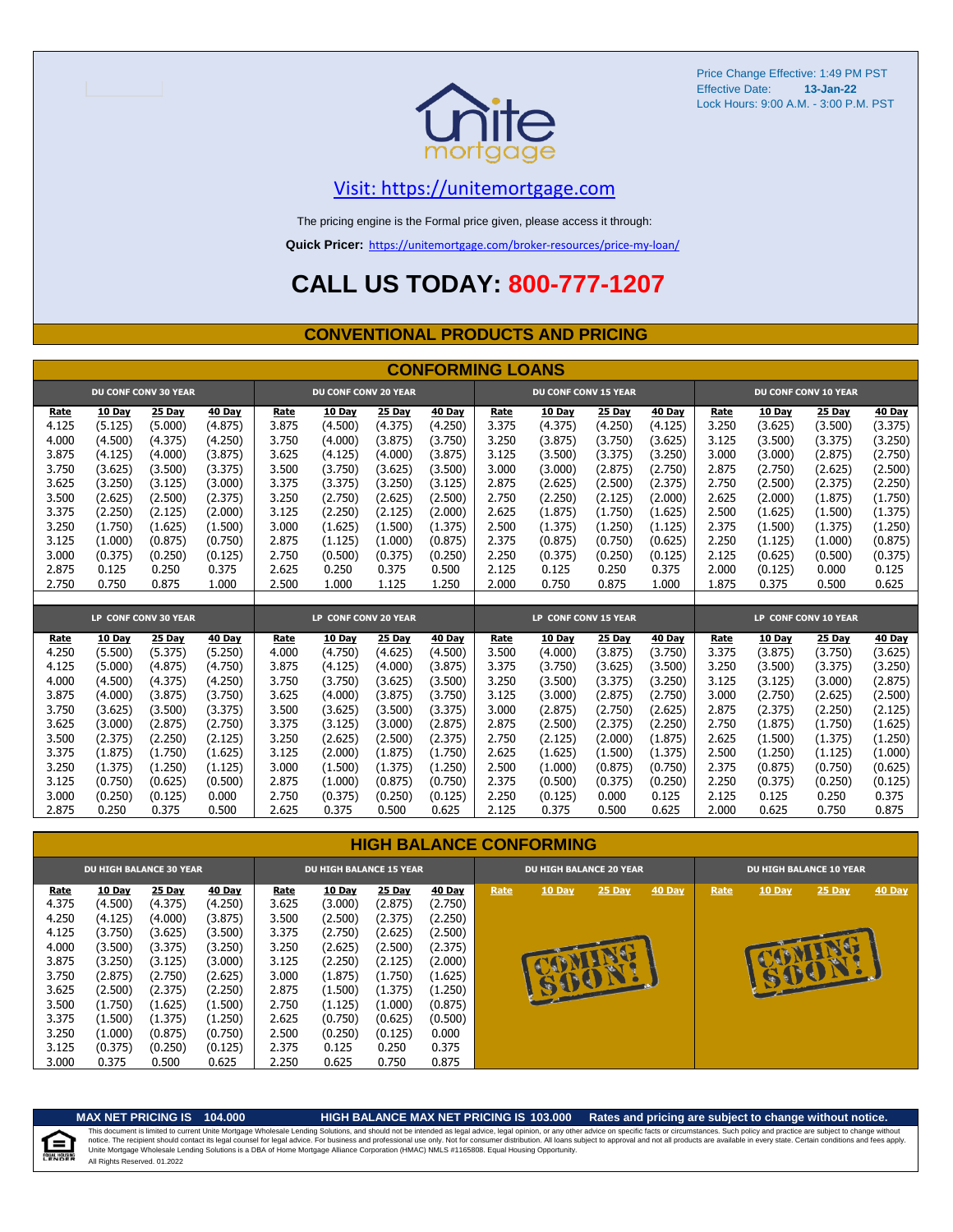

#### [V](https://unitemortgage.com/)isit: https://unitemortgage.com

The pricing engine is the Formal price given, please access it through:

**Quick Pricer:** [https://un](https://unitemortgage.com/broker-resources/price-my-loan/)itemortgage.com/broker-resources/price-my-loan/

### **CALL US TODAY: 800-777-1207**

|             | <b>HOME AFFORDABLE PRODUCTS</b> |                             |               |       |                                          |         |               |                          |         |               |               |                                       |               |          |        |
|-------------|---------------------------------|-----------------------------|---------------|-------|------------------------------------------|---------|---------------|--------------------------|---------|---------------|---------------|---------------------------------------|---------------|----------|--------|
|             |                                 | <b>DU HOMEREADY 30 YEAR</b> |               |       | <b>DU HOMEREADY HIGH BALANCE 30 YEAR</b> |         |               | LP HOME POSSIBLE 30 YEAR |         |               |               | LP HOME POSSIBLE HIGH BALANCE 30 YEAR |               |          |        |
| <u>Rate</u> | <b>10 Day</b>                   | 25 Day                      | <b>40 Day</b> | Rate  | <b>10 Day</b>                            | 25 Day  | <b>40 Day</b> | Rate                     | 10 Day  | <b>25 Day</b> | <b>40 Day</b> | Rate                                  | <b>10 Day</b> | $25$ Day | 40 Day |
| 4.250       | (5.250)                         | (5.125)                     | (5.000)       | 4.375 | (3.750)                                  | (3.625) | (3.500)       | 4.250                    | (5.375) | (5.250)       | (5.125)       |                                       |               |          |        |
| 4.125       | (4.750)                         | (4.625)                     | (4.500)       | 4.250 | (3.375)                                  | (3.250) | (3.125)       | 4.125                    | (4.875) | (4.750)       | (4.625)       |                                       |               |          |        |
| 4.000       | (4.125)                         | (4.000)                     | (3.875)       | 4.125 | (3.625)                                  | (3.500) | (3.375)       | 4.000                    | (4.375) | (4.250)       | (4.125)       |                                       |               |          |        |
| 3.875       | (3.750)                         | (3.625)                     | (3.500)       | 4.000 | (3.250)                                  | (3.125) | (3.000)       | 3.875                    | (4.000) | (3.875)       | (3.750)       |                                       |               | NU       |        |
| 3.750       | (3.375)                         | (3.250)                     | (3.125)       | 3.875 | (2.750)                                  | (2.625) | (2.500)       | 3.750                    | (3.500) | (3.375)       | (3.250)       |                                       | <b>AP</b>     |          |        |
| 3.625       | (2.750)                         | (2.625)                     | (2.500)       | 3.750 | (2.750)                                  | (2.625) | (2.500)       | 3.625                    | (2.875) | (2.750)       | (2.625)       |                                       |               | 15001.   |        |
| 3.500       | (2.250)                         | (2.125)                     | (2.000)       | 3.625 | (2.375)                                  | (2.250) | (2.125)       | 3.500                    | (2.375) | (2.250)       | (2.125)       |                                       |               |          |        |
| 3.375       | (1.750)                         | (1.625)                     | (1.500)       | 3.500 | (2.000)                                  | (1.875) | (1.750)       | 3.375                    | (1.875) | (1.750)       | (1.625)       |                                       |               |          |        |
| 3.250       | (1.250)                         | (1.125)                     | (1.000)       | 3.375 | (1.500)                                  | (1.375) | (1.250)       | 3.250                    | (1.250) | (1.125)       | (1.000)       |                                       |               |          |        |
| 3.125       | (0.625)                         | (0.500)                     | (0.375)       | 3.250 | (0.750)                                  | (0.625) | (0.500)       | 3.125                    | (0.625) | (0.500)       | (0.375)       |                                       |               |          |        |
| 3.000       | (0.125)                         | 0.000                       | 0.125         | 3.125 | (0.250)                                  | (0.125) | 0.000         | 3.000                    | (0.125) | 0.000         | 0.125         |                                       |               |          |        |
| 2.875       | 0.500                           | 0.625                       | 0.750         | 3.000 | 0.250                                    | 0.375   | 0.500         | 2.875                    | 0.500   | 0.625         | 0.750         |                                       |               |          |        |

| <b>HOME READY AND HOMEPOSSIBLE CAP LIMITS</b>      |       |      |      |      |      |       |       |                                                                                                  |       |  |  |
|----------------------------------------------------|-------|------|------|------|------|-------|-------|--------------------------------------------------------------------------------------------------|-------|--|--|
|                                                    |       |      |      |      |      |       |       | LTV <=60 60.01 - 65 65.01 - 70 70.01 - 75 75.01 - 80 80.01 - 85 85.01 - 90 90.01 - 95 95.01 - 97 |       |  |  |
| HomeReady/Home Possible FICO >=680 Adjustment Caps | .500  | .500 | .500 | .500 | .500 | 0.000 | 0.000 | 0.000                                                                                            | 0.000 |  |  |
| HomeReady/Home Possible FICO <680 Adjustment Caps  | 1.500 | .500 | .500 | .500 | .500 | .500  | 1.500 | .500                                                                                             | 1.500 |  |  |

.<br>N. Hou

**MAX NET PRICING IS 104.000 HIGH BALANCE MAX NET PRICING IS 103.000 Rates and pricing are subject to change without notice.**

All Rights Reserved. 01.2022 This document is limited to current Unite Mortgage Wholesale Lending Solutions, and should not be intended as legal advice, legal opinion, or any other advice on specific facts or circumstances. Such policy and practice ar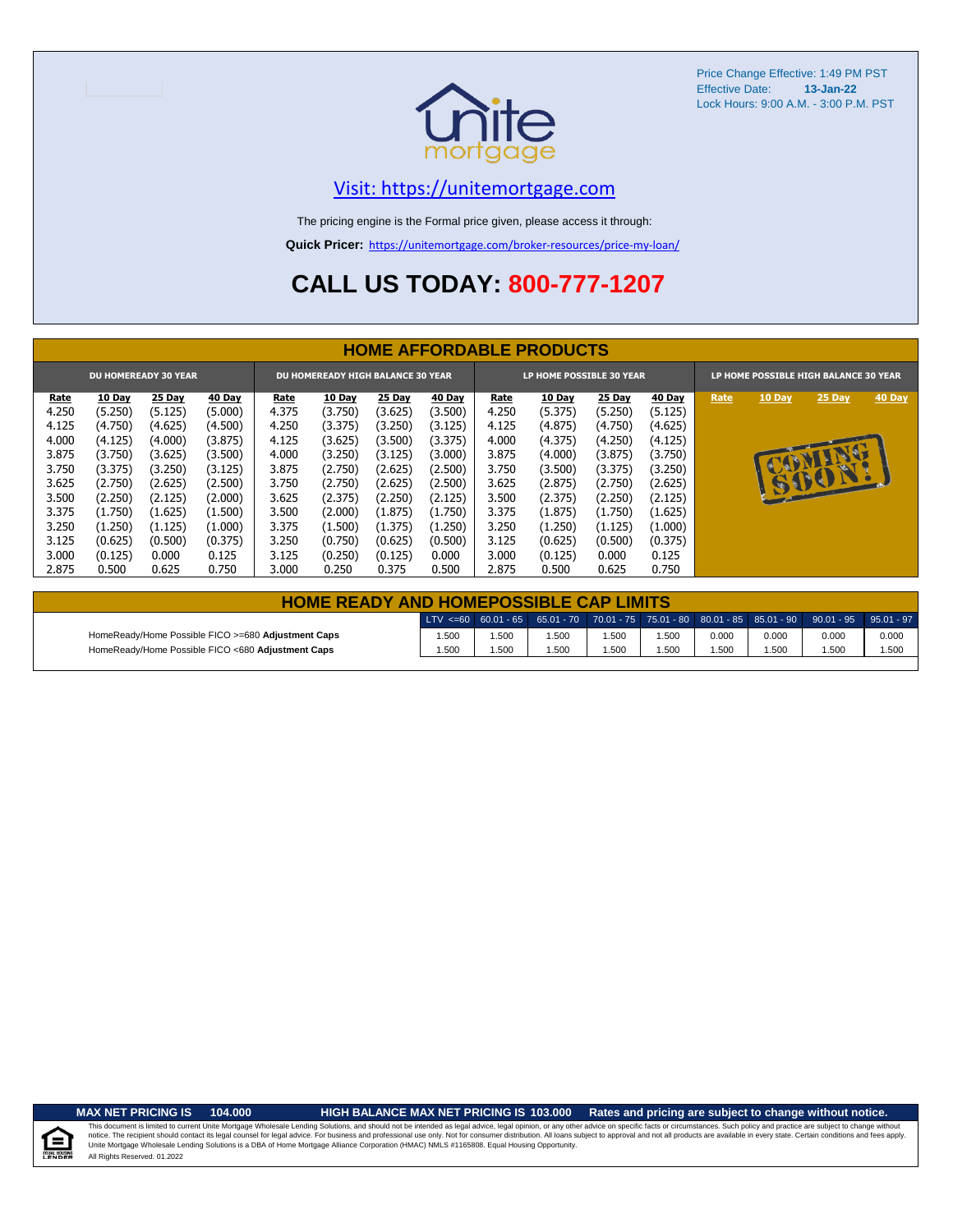

### [V](https://unitemortgage.com/)isit: https://unitemortgage.com

The pricing engine is the Formal price given, please access it through:

**Quick Pricer:** [https://un](https://unitemortgage.com/broker-resources/price-my-loan/)itemortgage.com/broker-resources/price-my-loan/

### **CALL US TODAY: 800-777-1207**

|                                                                                | <b>CONVENTIONAL PRICING ADJUSTMENTS</b>                                                |                                   |                                                   |              |              |              |                    |              |                                          |              |  |
|--------------------------------------------------------------------------------|----------------------------------------------------------------------------------------|-----------------------------------|---------------------------------------------------|--------------|--------------|--------------|--------------------|--------------|------------------------------------------|--------------|--|
| Credit Score / LTV                                                             | Loan Terms > 15 years                                                                  | $LTV \le 60$                      | $60.01 - 70$                                      | $70.01 - 75$ | $75.01 - 80$ | $80.01 - 85$ | $85.01 - 90$       | $90.01 - 95$ | $95.01 - 97$                             | >97.00%      |  |
| 740+                                                                           |                                                                                        | 0.000                             | 0.250                                             | 0.250        | 0.500        | 0.250        | 0.250              | 0.250        | 0.750                                    | 0.750        |  |
| 720 - 739                                                                      |                                                                                        | 0.000                             | 0.250                                             | 0.500        | 0.750        | 0.500        | 0.500              | 0.500        | 1.000                                    | 1.000        |  |
| 700 - 719                                                                      |                                                                                        | 0.000                             | 0.500                                             | 1.000        | 1.250        | 1.000        | 1.000              | 1.000        | 1.500                                    | 1.500        |  |
| 680 - 699                                                                      |                                                                                        | 0.000                             | 0.500                                             | 1.250        | 1.750        | 1.500        | 1.250              | 1.250        | 1.500                                    | 1.500        |  |
| 660 - 679                                                                      |                                                                                        | 0.000                             | 1.000                                             | 2.250        | 2.750        | 2.750        | 2.250              | 2.250        | 2.250                                    | 2.250        |  |
| 640 - 659                                                                      |                                                                                        | 0.500                             | 1.250                                             | 2.750        | 3.000        | 3.250        | 2.750              | 2.750        | 2.750                                    | 2.750        |  |
| 620-639                                                                        | 0.500                                                                                  | 1.500                             | 3.000                                             | 3.000        | 3.250        | 3.250        | 3.250              | 3.500        | 3.500                                    |              |  |
| Cash Out (Ex. Student Loan Only) All Loan Terms. Cumulative with above adjust. | $LTV \le 60$                                                                           | $60.01 - 70$                      | $70.01 - 75$                                      | $75.01 - 80$ |              |              |                    |              |                                          |              |  |
| 740+                                                                           |                                                                                        | 0.375                             | 0.625                                             | 0.625        | 0.875        |              |                    |              |                                          |              |  |
| 720 - 739                                                                      |                                                                                        | 0.375                             | 1.000                                             | 1.000        | 1.125        |              |                    |              |                                          |              |  |
| 700 - 719                                                                      |                                                                                        | 0.375                             | 1.000                                             | 1.000        | 1.125        |              |                    |              |                                          |              |  |
| 680 - 699                                                                      |                                                                                        | 0.375                             | 1.125                                             | 1.125        | 1.750        |              |                    |              |                                          |              |  |
| 660 - 679                                                                      |                                                                                        | 0.625                             | 1.125                                             | 1.125        | 1.875        |              |                    |              |                                          |              |  |
| 640 - 659                                                                      |                                                                                        | 0.625                             | 1.625                                             | 1.625        | 2.625        |              |                    |              |                                          |              |  |
| 620 - 639                                                                      |                                                                                        | 0.625                             | 1.625                                             | 1.625        | 3.125        |              |                    |              |                                          |              |  |
| <b>Other Price Adjustments</b><br>All Loan Terms                               | Cumulative with above adjustments                                                      | $LTV \le 60$                      | $60.01 - 65$                                      | $65.01 - 70$ | $70.01 - 75$ | $75.01 - 80$ | $80.01 - 85$       | $85.01 - 90$ | $90.01 - 95$                             | $95.01 - 97$ |  |
| High Balance Purchase and R/T Refinance                                        |                                                                                        | 0.250                             | 0.250                                             | 0.250        | 0.250        | 0.250        | 0.250              | 0.250        | 0.250                                    | <b>NA</b>    |  |
| High Balance Cash-Out Refinance                                                |                                                                                        | 1.000                             | 1.000                                             | 1.000        | 1.000        | 1.000        | <b>NA</b>          | <b>NA</b>    | <b>NA</b>                                | <b>NA</b>    |  |
| High Balance ARMs (Adjustment Based on CLTV)                                   |                                                                                        | 0.750                             | 0.750                                             | 0.750        | 0.750        | 1.500        | 1.500              | 1.500        | 1.500                                    | <b>NA</b>    |  |
| <b>ARMs</b>                                                                    |                                                                                        | 0.000                             | 0.000                                             | 0.000        | 0.000        | 0.000        | 0.000              | 0.000        | 0.250                                    | <b>NA</b>    |  |
| HomeReady/Home Possible FICO >=680 Adjustment Caps                             |                                                                                        | 1.500                             | 1.500                                             | 1.500        | 1.500        | 1.500        | 0.000              | 0.000        | 0.000                                    | 0.000        |  |
| HomeReady/Home Possible FICO <680 Adjustment Caps                              |                                                                                        | 1.500                             | 1.500                                             | 1.500        | 1.500        | 1.500        | 1.500              | 1.500        | 1.500                                    | 1.500        |  |
| <b>Investment Properties</b>                                                   |                                                                                        | 2.125                             | 2.125                                             | 2.125        | 2.125        | 3.375        | 4.125              | <b>NA</b>    | <b>NA</b>                                | <b>NA</b>    |  |
| Second Home                                                                    |                                                                                        | 0.000                             | 0.000                                             | 0.000        | 0.000        | 0.000        | 0.000              | 0.250        | 5.000                                    | 5.000        |  |
| Manufactured home                                                              |                                                                                        | 0.500                             | 0.500                                             | 0.500        | 0.500        | 0.500        | 0.500              | 0.500        | 0.500                                    | 0.500        |  |
| 2-4 Unit Properties (3-4 unit max LTV is 75% (DU) and 80% (LP))                |                                                                                        | 1.000                             | 1.000                                             | 1.000        | 1.000        | 1.000        | 1.000              | <b>NA</b>    | <b>NA</b>                                | <b>NA</b>    |  |
| Condos - Loan Terms > 15Y (does not apply to Detached building types)          |                                                                                        | 0.000                             | 0.000                                             | 0.000        | 0.000        | 0.750        | 0.750              | 0.750        | 0.750                                    | 0.750        |  |
|                                                                                | Escrow Waiver (LTV >80% not available in NM, LTV >90% does not apply to HB Nationwide) | 0.000                             | 0.000                                             | 0.000        | 0.000        | 0.000        | 0.000              | 0.000        | 0.000                                    | <b>NA</b>    |  |
| UW Waiver Fee (ALL LTV) - based on loan size                                   |                                                                                        |                                   |                                                   |              |              |              |                    |              |                                          |              |  |
|                                                                                |                                                                                        |                                   |                                                   |              |              |              |                    |              |                                          |              |  |
|                                                                                | <b>ALL SUBORDINATE FINANCING</b>                                                       |                                   |                                                   |              | .375%        |              |                    |              |                                          |              |  |
| <b>LTV Range</b>                                                               | <b>CLTV Range</b>                                                                      |                                   | Credit Score < 720                                |              |              |              | Credit Score > 720 |              |                                          |              |  |
| $\leq 65.00\%$                                                                 | $80.01\% - 95.00\%$                                                                    |                                   | 0.500                                             |              |              |              | 0.250              |              |                                          |              |  |
| 65.01% - 75.00%                                                                | $80.01\% - 95.00\%$                                                                    |                                   | 0.750                                             |              |              |              | 0.500              |              |                                          |              |  |
| 75.01% - 95.00%                                                                | $90.01\% - 95.00\%$                                                                    |                                   | 1.000                                             |              |              |              | 0.750              |              |                                          |              |  |
| 75.01% - 90.00%                                                                | 76.01% - 90.00%                                                                        |                                   | 1.000                                             |              |              |              | 0.750              |              |                                          |              |  |
| ≤ 95.00%                                                                       | 95.01% - 97.00%                                                                        |                                   | 1.500                                             |              |              |              | 1.500              |              |                                          |              |  |
|                                                                                |                                                                                        |                                   |                                                   |              |              |              |                    |              |                                          |              |  |
|                                                                                | <b>LOCK EXTENSIONS - RELOCKS - OTHER CHANGES</b>                                       |                                   |                                                   |              |              |              |                    |              |                                          |              |  |
|                                                                                |                                                                                        |                                   |                                                   |              |              |              |                    |              |                                          |              |  |
|                                                                                |                                                                                        |                                   | <b>Lock Extensions:</b>                           |              |              |              |                    |              |                                          |              |  |
| 1-4 days                                                                       | .03 / day                                                                              |                                   |                                                   |              |              |              |                    |              |                                          |              |  |
| 5 days                                                                         | 0.125                                                                                  |                                   |                                                   |              |              |              |                    |              | 10 Day Lock Expires:                     | 01/23/22     |  |
| 7 days                                                                         | 0.187                                                                                  |                                   |                                                   |              |              |              |                    |              | 25 Day Lock Expires:                     | 02/07/22     |  |
| 10 days                                                                        | 0.250                                                                                  |                                   |                                                   |              |              |              |                    |              | 40 Day Lock Expires: 02/22/22            |              |  |
| 15 days                                                                        |                                                                                        |                                   |                                                   |              |              |              |                    |              |                                          |              |  |
| <b>Relocks:</b>                                                                | <b>Other Changes:</b>                                                                  |                                   |                                                   |              |              |              |                    |              |                                          |              |  |
| Worse Case pricing plus additional .250 hit                                    | Loan Program                                                                           |                                   | Worse Case if moving into different delivery type |              |              |              |                    |              |                                          |              |  |
|                                                                                | Rate Change                                                                            | Not subject to worse case pricing |                                                   |              |              |              |                    |              | Locks expiring on a non business day are |              |  |

Locks expiring on a non business day are good through the following business day.

|                           |                              |         |                                                                                                                                                                                                                                                                                                                                                                                                                                                                                                                                                                                                                | APOR: | $15/20$ YR.: | 2.500% | 1 YR CMT:   | 0.120% |
|---------------------------|------------------------------|---------|----------------------------------------------------------------------------------------------------------------------------------------------------------------------------------------------------------------------------------------------------------------------------------------------------------------------------------------------------------------------------------------------------------------------------------------------------------------------------------------------------------------------------------------------------------------------------------------------------------------|-------|--------------|--------|-------------|--------|
|                           | <b>MAX NET PRICING IS</b>    | 104.000 | Rates and prices are subject to change without notice.                                                                                                                                                                                                                                                                                                                                                                                                                                                                                                                                                         |       | $25/30$ YR.: | 2.960% | 1 YR Libor: | 0.360% |
| 全<br><b>EQUAL HOUSING</b> | All Rights Reserved. 01.2022 |         | This document is limited to current Unite Mortgage Wholesale Lending Solutions, and should not be intended as legal advice, legal opinion, or any other advice on specific facts or circumstances. Such policy and practice ar<br>notice. The recipient should contact its legal counsel for legal advice. For business and professional use only. Not for consumer distribution. All loans subject to approval and not all products are available in every stat<br>Unite Mortgage Wholesale Lending Solutions is a DBA of Home Mortgage Alliance Corporation (HMAC) NMLS #1165808. Equal Housing Opportunity. |       |              |        |             |        |